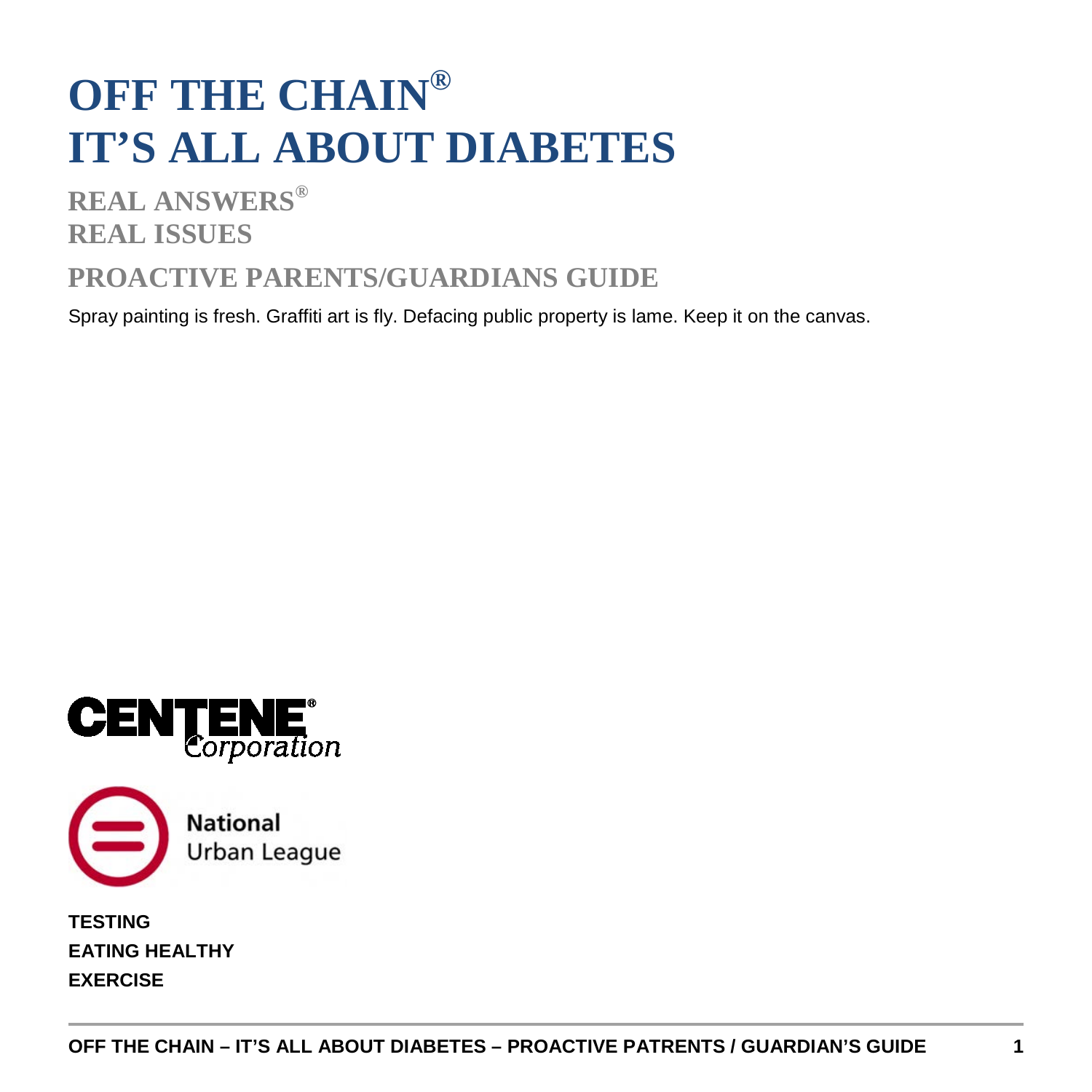## **THIS JUST IN…**

Diabetes is no picnic. If you've had to deal with it yourself, this shouldn't come as news to you. Having a teen with diabetes can be challenging as well. But with the right treatment and care, your son or daughter can lead a normal life. We created the book OFF THE CHAIN®: It's All about Diabetes to speak in a fresh, straightforward way to the teen that may be facing the condition for the first time.

This Parents/Guardians Guide to that book will guide you in helping your child learn how to handle the daily challenges of having diabetes. Diabetes is not a curse. It's just a condition that takes some understanding, patience and courage. And that's where you come in.

**DISCLAIMER.** This book provides general information about diabetes and related issues. The information does not constitute medical advice and is not intended to be used for the diagnosis or treatment of a health problem or as a substitute for consulting with a licensed health professional. Consult with a qualified physician or healthcare practitioner to discuss specific individual issues or health needs and to professionally address personal medical concerns.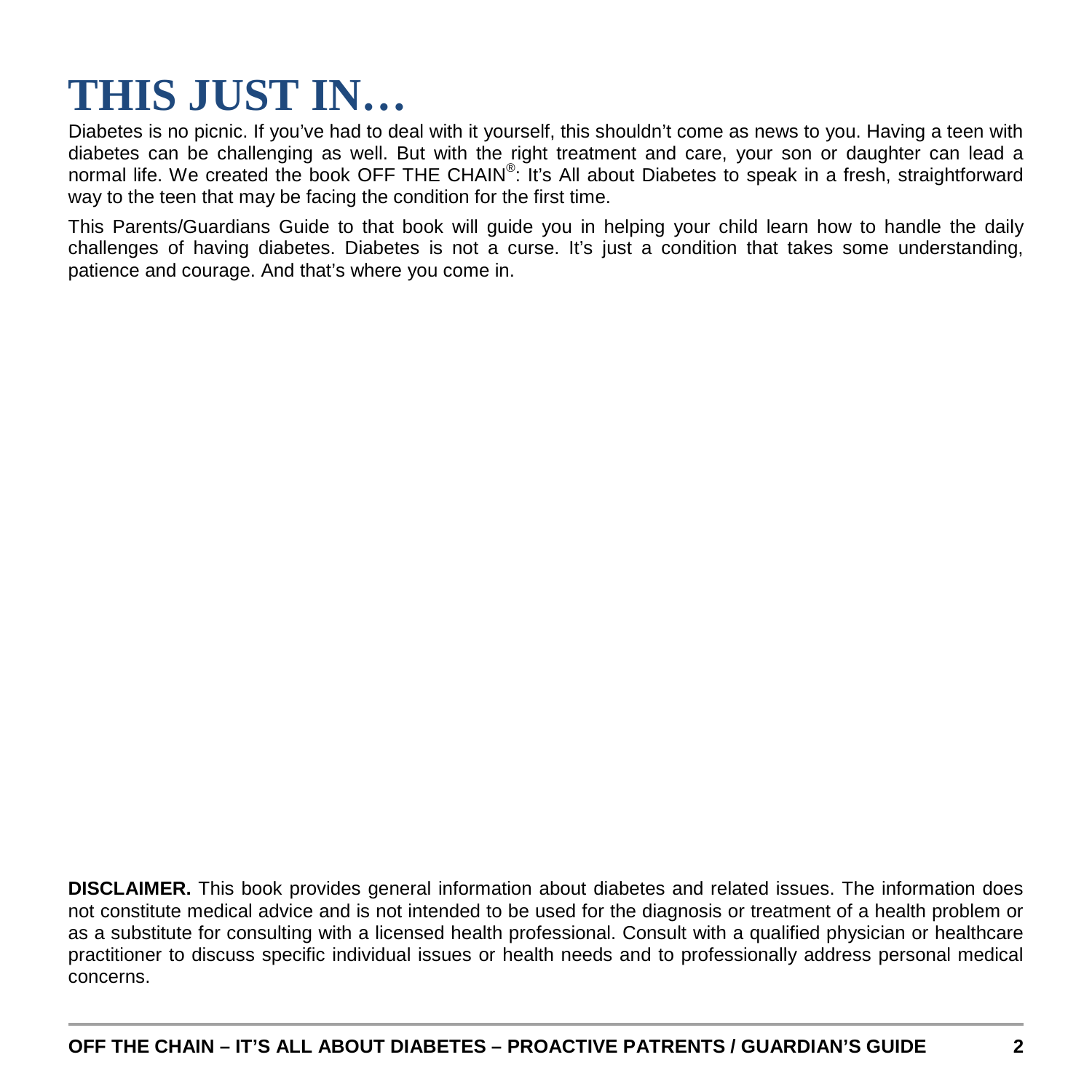# OFF THE CHAIN® **IT'S ALL ABOUT DIABETES**

**REAL ANSWERS® REAL ISSUES** 

# **TABLE OF CONTENTS**

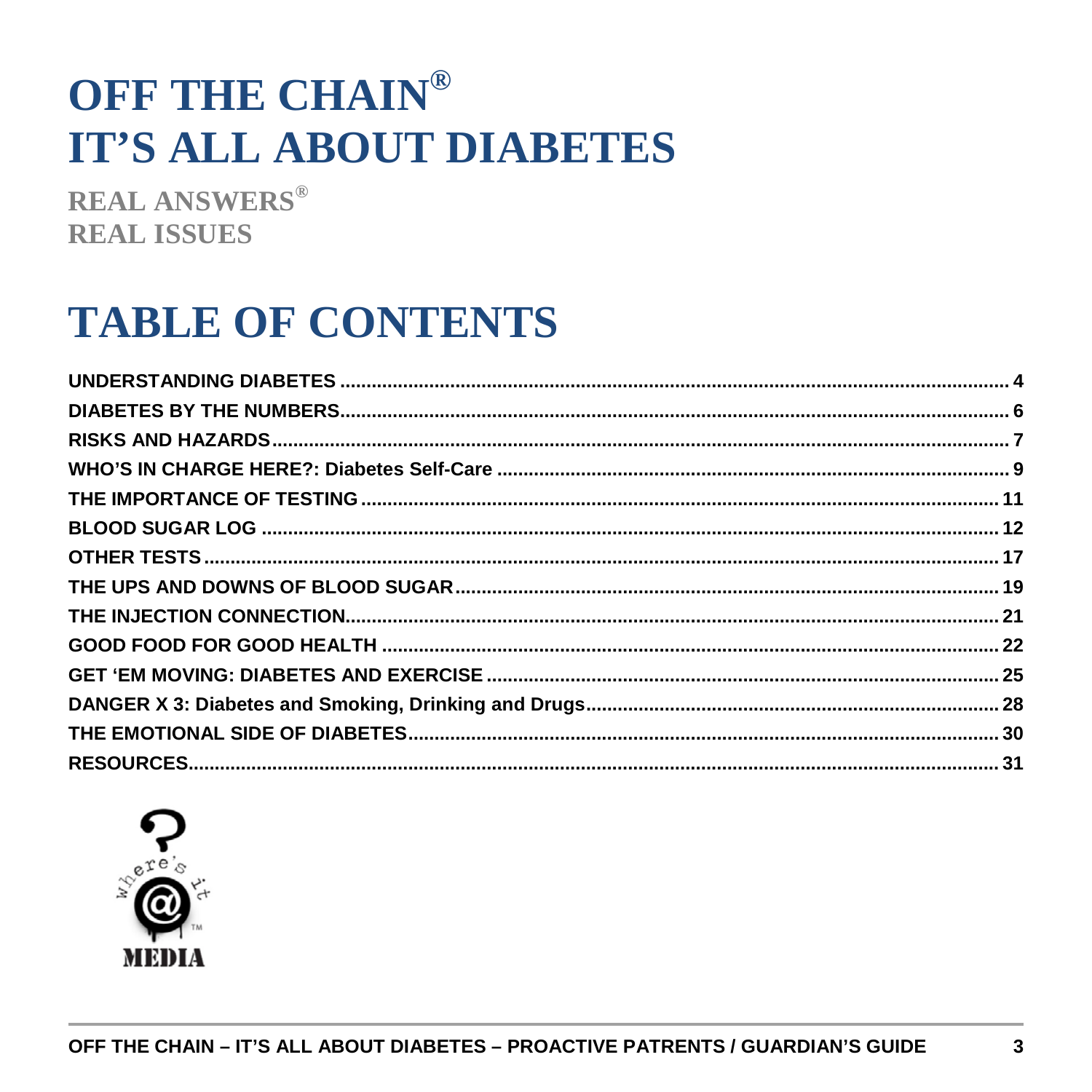# <span id="page-3-0"></span>**UNDERSTANDING DIABETES**

## **KNOWLEDGE IS POWER**

You're a parent or guardian of a child with diabetes. There's going to be a lot you both will have to learn and know. That's where OFF THE CHAIN®: It's All About Diabetes and this book come in. The first rule of order is to learn what diabetes is and what it isn't.

## **WHAT IT IS**

Simply put, diabetes is a disease that causes high blood sugar. The pancreas can't make any or enough insulin, which causes high levels of glucose in the blood.



**Blood glucose:** also called blood sugar, it's the sugar found in the blood and the body's main source of energy. **Insulin:** a hormone made by cells in the pancreas that helps the body use glucose for energy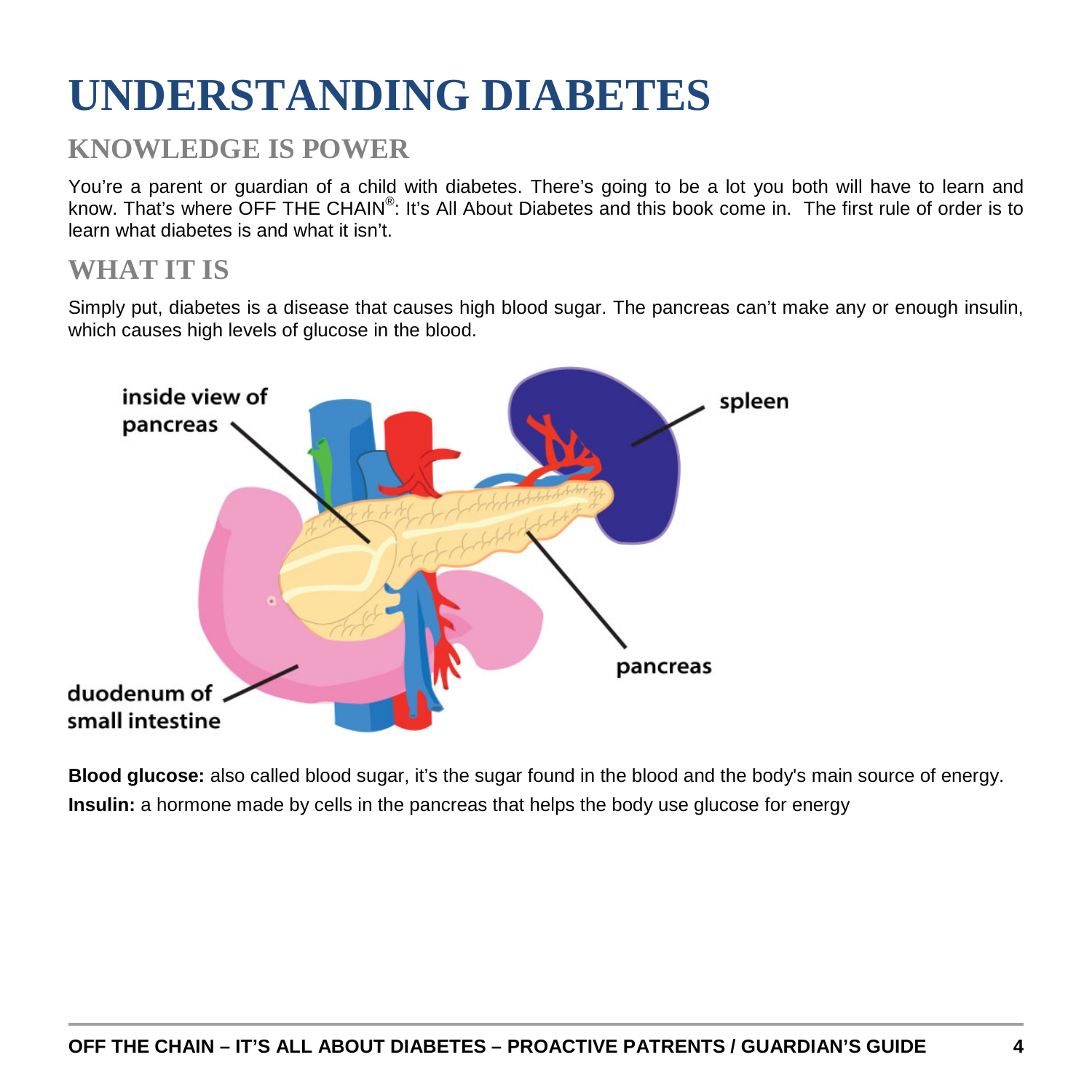When blood sugar gets out of whack you can feel sick. For a teen, controlling blood sugar and diabetes now could mean not having to deal with these conditions later:

- Damaged heart and blood supply
- Kidney failure
- Eye damage and blindness
- Nerve damage
- Heart disease
- Stroke

## **THERE ARE THREE KINDS OF DIABETES:**

**Type 1** (juvenile onset) usually develops in kids or young adults. Requires: injections of insulin every day to control the blood glucose levels. If people with type 1 diabetes don't get insulin, they will die.

Type 2 (non-insulin dependent or adult-onset) accounts for at least 90% of all diabetes cases. It can occur at any age. It may be associated with obesity or being overweight, which can lead to high blood glucose levels. Teens with type 2 diabetes can often manage their condition through exercise and diet at first, but over time most people will need oral drugs and/or insulin.

**Gestational diabetes** consists of high blood glucose levels a woman can have during pregnancy.

## **COLD HARD FACTS #1:**

Both type 1 and type 2 diabetes are serious. There's no such thing as mild diabetes.

## **WHAT IT ISN'T**

A lot of people think diabetes is caused from eating too much sugar. It's actually a product of genetics and lifestyle factors.

Diabetes doesn't mean your teen can never again have sweets. Most people with type 2 diabetes can have sweets in moderation. A small amount can still be in the mix, as long as a healthy eating and exercise plan is the main focus.

Being overweight doesn't cause diabetes either. A body mass index (BMI) over 25 is just one of many risk factors, but there are a lot of overweight people who don't ever get type 2 diabetes.

But being obese—with a BMI of 30 or higher—is a major risk factor. That's why a careful diet is so important in both preventing the disease and helping to treat it.

## **CHECK IT OUT!**

### **American Diabetes Association® : Diabetes Myths:**

<http://www.diabetes.org/diabetes-basics/myths>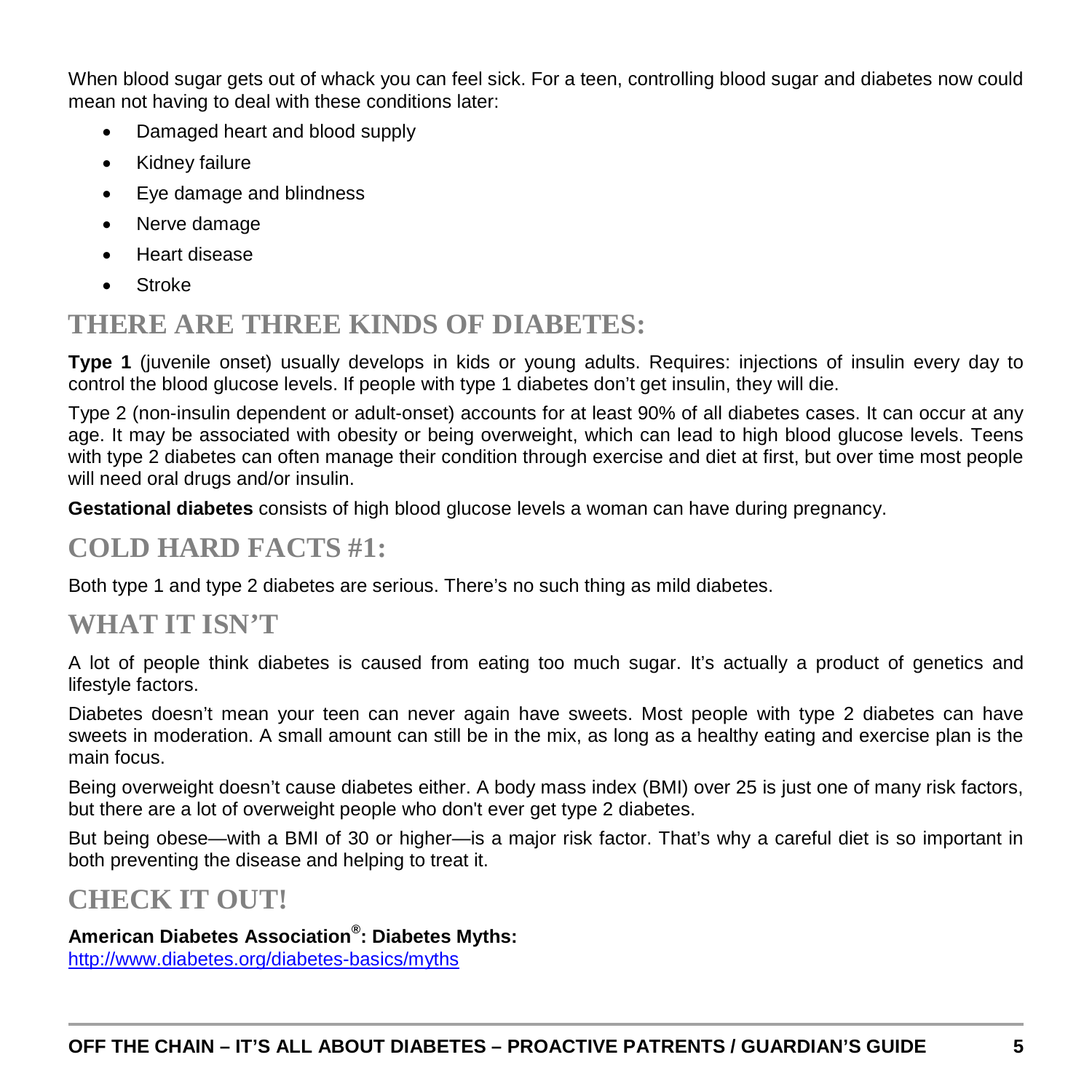# <span id="page-5-0"></span>**DIABETES BY THE NUMBERS**

**8.3:** Percentage of the U.S. population with diabetes. That's a total of 25.8 million children and adults.

**1910:** Year in which physiologist Sir Edward Albert Sharpey discovered insulin.

**11,700:** Annual healthcare cost in dollars for each person with diabetes in the U.S. in 2009.

**215,000:** Number of people in the U.S. under the age of 20 with diabetes.

**7 million:** Number of people with diabetes that has gone undiagnosed.

**245 billion:** Total cost in dollars of diagnosed diabetes in the U.S. in 2012.

## **COLD HARD FACTS #2**

Diabetes is the leading cause of new cases of blindness in 20–74 year old adults.

#### **CHECK IT OUT! American Diabetes Association® : Statistics about Diabetes:** <http://www.diabetes.org/diabetes-basics/statistics>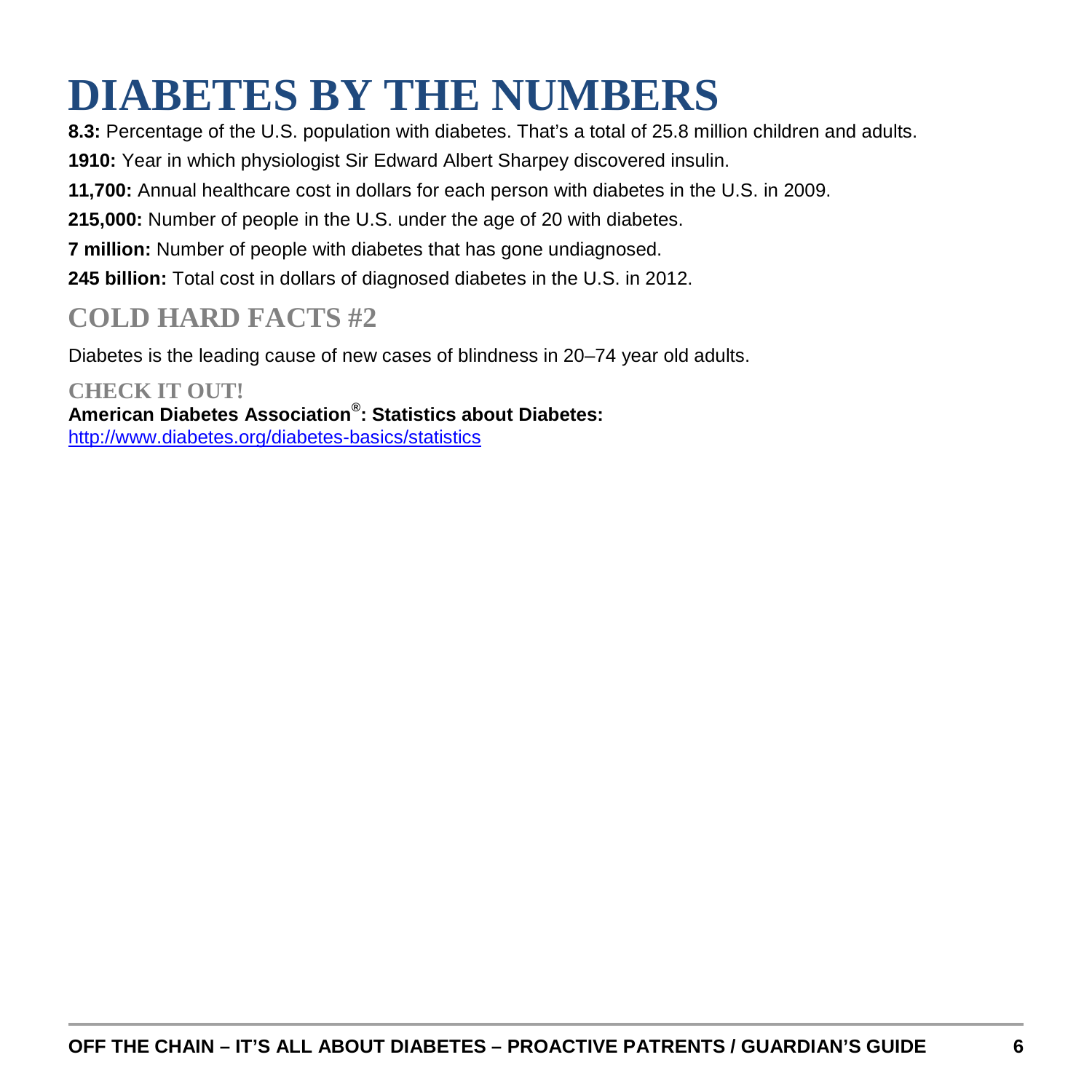# <span id="page-6-0"></span>**RISKS AND HAZARDS**

## **GET SERIOUS**

Because diabetes is the leading cause of kidney failure, leg and foot amputation, new cases of blindness, heart disease and stroke, it's a disease that has to be taken seriously. The Centers for Disease Control rank diabetes seventh in its Top 10 Causes of Death in the U.S., behind heart disease, cancer, respiratory diseases, stroke, accidents and Alzheimer's disease.

## **RISK FACTORS**

While there is no one cause of type 2 diabetes, many risk factors can play a part in its development:

### **WEIGHT**

Being overweight is a main risk factor. The more fatty tissue, the more resistant cells become to insulin.

### **FAT DISTRIBUTION**

Storing fat mainly in the abdomen raises the risk of type 2 diabetes more so than if stored elsewhere, such as hips and thighs.

### **INACTIVITY**

Less activity = greater risk. Physical activity helps control weight, uses up glucose as energy and makes cells more sensitive to insulin.

#### **FAMILY HISTORY**

The risk increases if a parent, brother or sister has type 2 diabetes.

### **RACE**

It's not known for sure why people of certain races are more likely to develop type 2 diabetes than whites are.

### **AGE**

The risk increases as one gets older, especially after age 45. This is most likely because people tend to exercise less, lose muscle mass and gain weight as they age.

### **PREDIABETES**

Blood sugar levels are higher than normal with this condition, though not high enough to be classified as diabetes.

### **GESTATIONAL DIABETES**

Having gestational diabetes while pregnant can increase the risk of type 2 diabetes later in life. Giving birth to a baby weighing more than nine pounds also raises the risk.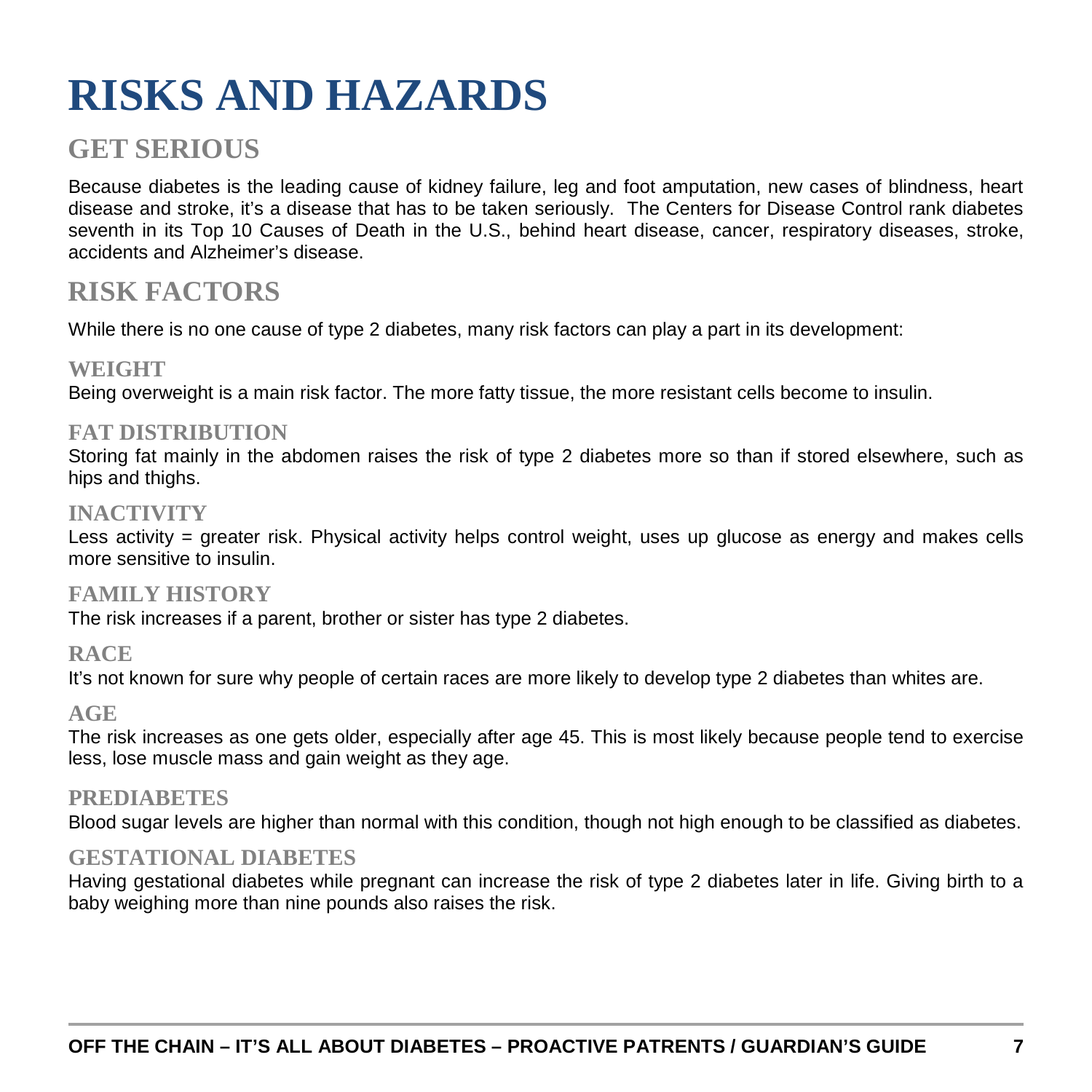### **OTHER CONDITIONS**

High blood pressure, high cholesterol, a family history of the disease and other conditions can make the odds of developing type 2 diabetes greater.

## **COLD HARD FACTS #3**

African-Americans, Hispanic Americans, Asian-Americans and American Indians are at higher risk of diabetes than are Caucasians.

## **GET MORE SERIOUS**

If your teen is now dealing with the reality of diabetes, it's time to get really serious. Heart disease, kidney failure, blindness and the loss of feet and legs are very real complications, courtesy of type 2 diabetes. Learning how to self-manage the disease will be a must for your teen. Your help will be invaluable.

## **CHECK IT OUT!**

#### **WebMD: Type 2 Diabetes Risk Factors:**

<http://www.webmd.com/diabetes/guide/risk-diabetes>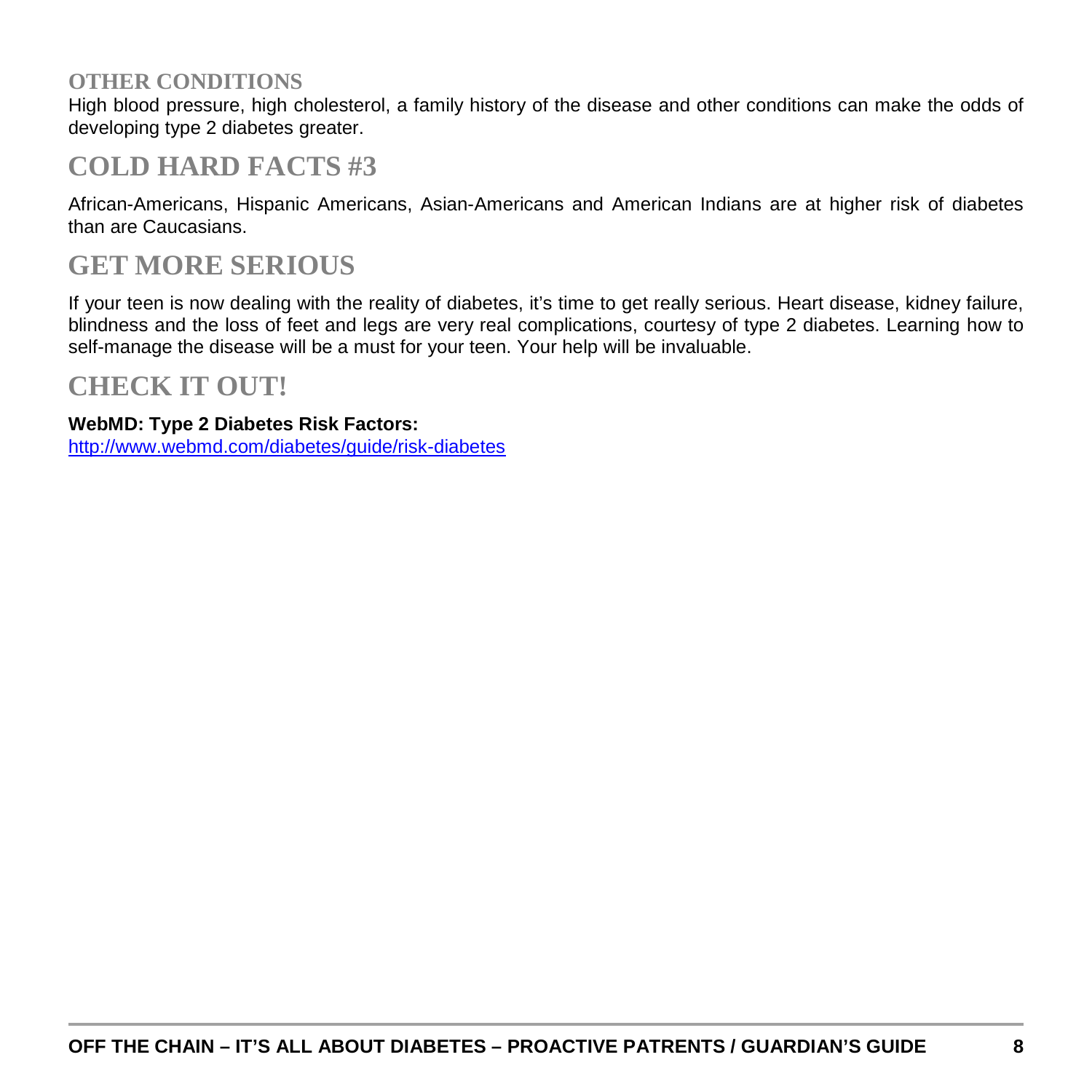# <span id="page-8-0"></span>**WHO'S IN CHARGE HERE? DIABETES SELF-CARE**

## **TEAM CAPTAIN**

Your teen is in charge of his or her own diabetes care. That's the bottom line, black and white, plain truth of the matter. The sooner he learns that no one can help him through this disease better than himself, the sooner a routine can be established and relief can begin.

There's a lot you can do to help. But making sure your teen understands the importance of taking control should be at the top of your list.

*OFF THE CHAIN® : It's All About Diabetes* will introduce your teen to the self-care concepts of:

- Getting to know their healthcare team
- Blood sugar testing
- Blood pressure testing
- Healthy eating
- Insulin injections
- Exercise and activity
- Emotional care and stress relief
- The impact of smoking, drinking and doing drugs

We'll touch on these subjects in the following pages so you can get your teen on the road to effective diabetes self-care.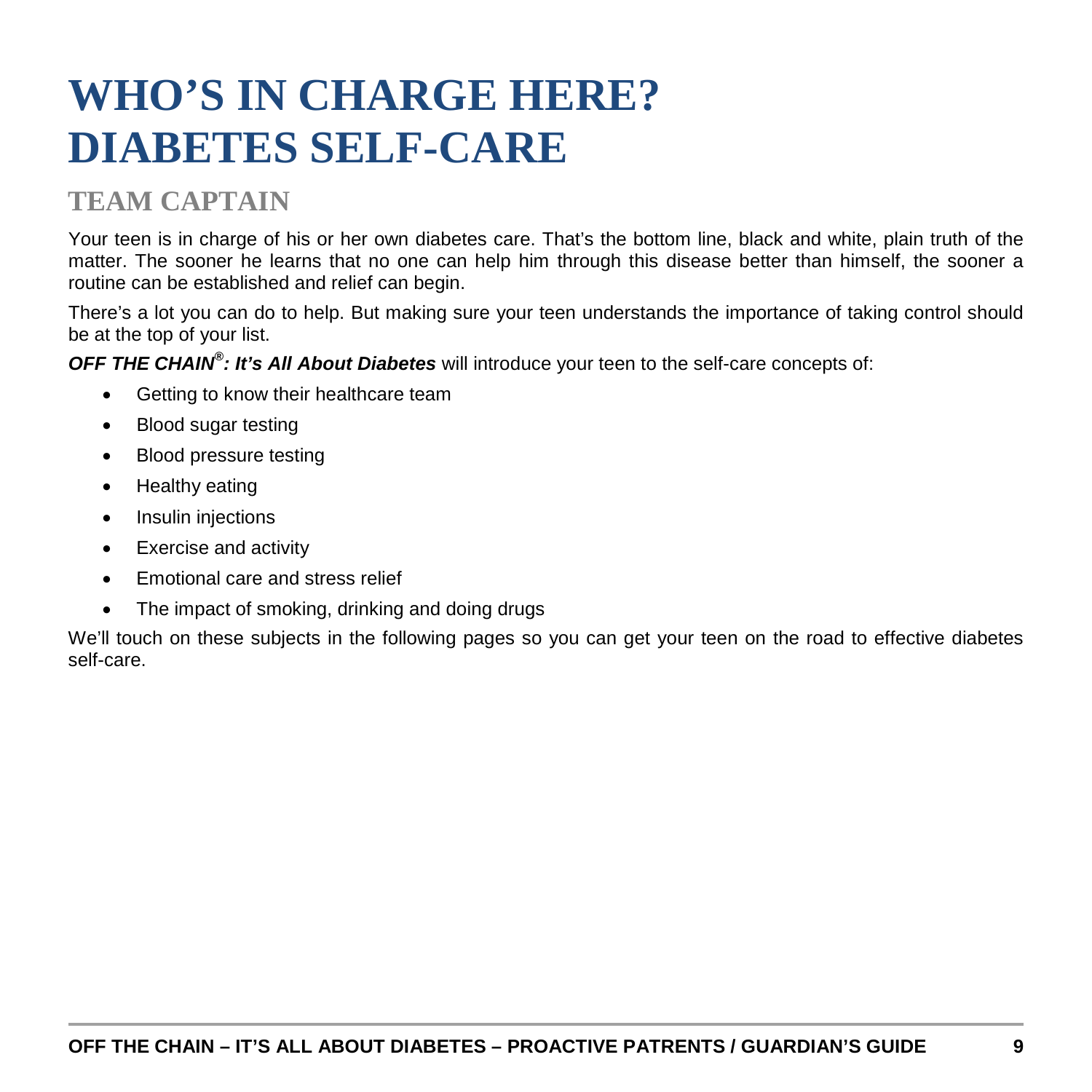## **CHECK IT OUT**

The book *OFF THE CHAIN® : It's All about Diabetes* contains a self-care checklist that your teen can use to take charge of his or her own diabetes care. You can help by making sure your teen uses this checklist daily.

## **TEEN SELF-CARE CHECKLIST**

| T Check your blood glucose (blood sugar) one or more times every day. Check more often if you are type 1. |
|-----------------------------------------------------------------------------------------------------------|
| Write down your numbers. There's a chart in this book you can use. Be sure to take this record and your   |
| meter to your doctor when you visit.                                                                      |

- Use your diabetes meal plan. Don't have one yet? Ask your doctor or nurse to hook you up with a Registered Dietitian or Health Coach to help you.
- Make healthy food choices like fruits and vegetables, fish, lean meats, chicken or turkey with no skin, dry peas or beans, whole grains, and low-fat or skim milk and cheese.
- Bake, broil or grill your fish and lean meat and poultry. Keep portion sizes to about three ounces (or about the size of a deck of cards).
- Eat foods that have less fat and salt.
- Eat foods with more fiber, like whole grain cereals, breads, crackers, rice or pasta.
- Stay physically active for 30 to 60 minutes on most days. Brisk walking is a great way to move more.
- Stay at a healthy weight.
- Ask for help if you feel down. A mental health counselor, support group, friend or family member who will listen to your concerns may help you feel better.
- Figure out how to cope with stress. Stress can raise your blood sugar. It's hard to get rid of all stress from your life. Sometimes it's enough to just learn to handle it.
- Stop smoking. Get help if you need it.
- Take your medicine even when you feel fine.
- Check your feet every day for cuts, blisters, red spots and swelling. If you find any sores that don't go away, call your doctor.
- Brush your teeth and floss every day. This will help keep your mouth, teeth and gums free from problems.
- Check your blood pressure if your doctor says to.
- Let your doctor know about any changes in your eyesight.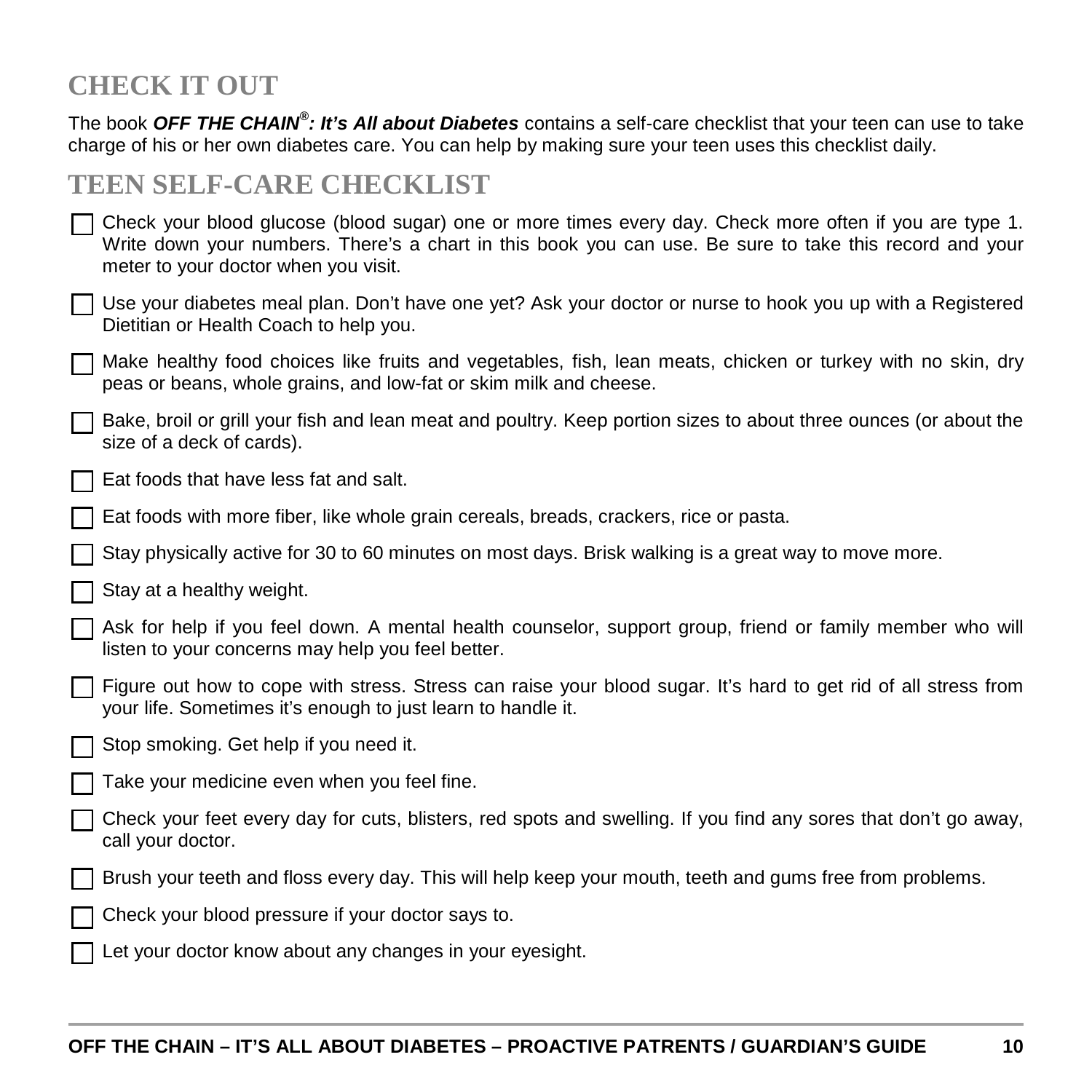# <span id="page-10-0"></span>**THE IMPORTANCE OF TESTING**

## **DO IT DAILY**

If the reality of type 2 diabetes is something your teen is now dealing with, you'll need to stress the importance of blood sugar testing every day.

Make sure your son or daughter knows that a blood glucose meter is a medical device that reads the amount of glucose in the blood. It's a key part of home monitoring. Glucose test strips are used with the blood glucose meter. Your teen will place a small drop of blood on the strip, read the results and then throw it away. The healthcare team will show you how to find these necessary items and figure out which ones are best for your teen, as well as how to use them.

## **DO THIS!**

You can help by making sure there is always a good supply of test strips on hand. Order more when the supply starts to get low.

## **YOUR TEEN'S TARGET BLOOD SUGAR LEVELS**

**Before meals: 90 to 130 mg/dl** (milligrams per deciliter)

**2 hours after the start of your teen's meal: Less than 180 mg/dl** (milligrams per deciliter)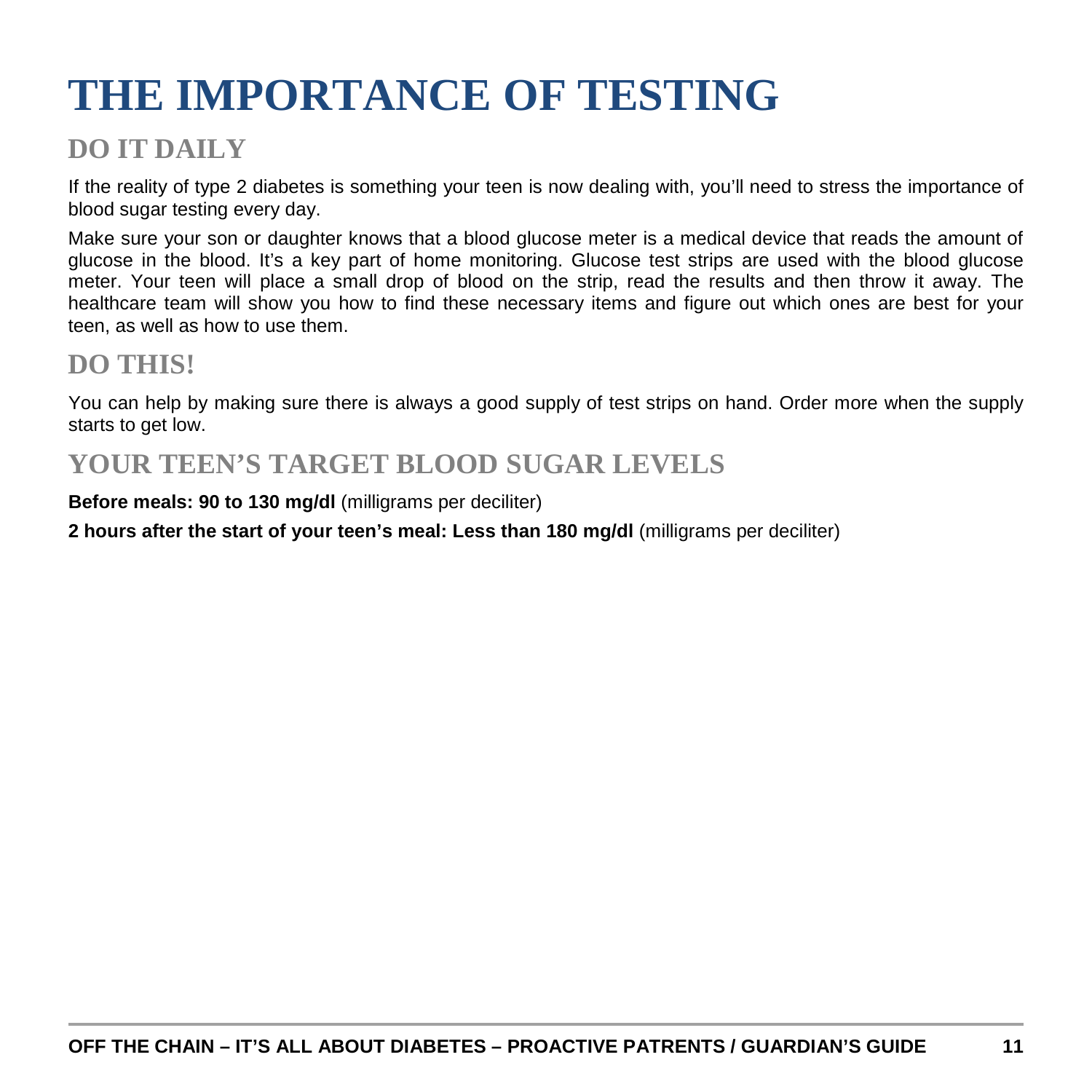# <span id="page-11-0"></span>**BLOOD SUGAR LOG**

*OFF THE CHAIN® : It's All About Diabetes* contains a blood sugar log that your teen can use to track levels. Here is a sample of that log. Have her test her blood sugar levels as the doctor prescribes and write down the results every day. You can help by providing copies of this log and making sure you bring the completed logs with you to the doctor. Ask the health staff if they can download the meter. This makes tracking even easier.

**DATE**

**BEFORE BREAKFAST #**

**AFTER BREAKFAST #**

**BEFORE LUNCH #**

- **AFTER LUNCH #**
- **BEFORE DINNER #**
	- **AFTER DINNER #**

**BEDTIME #**

**DATE**

- **BEFORE BREAKFAST #**
- **AFTER BREAKFAST #**

**BEFORE LUNCH #**

**AFTER LUNCH #**

**BEFORE DINNER #**

**AFTER DINNER #**

**BEDTIME #**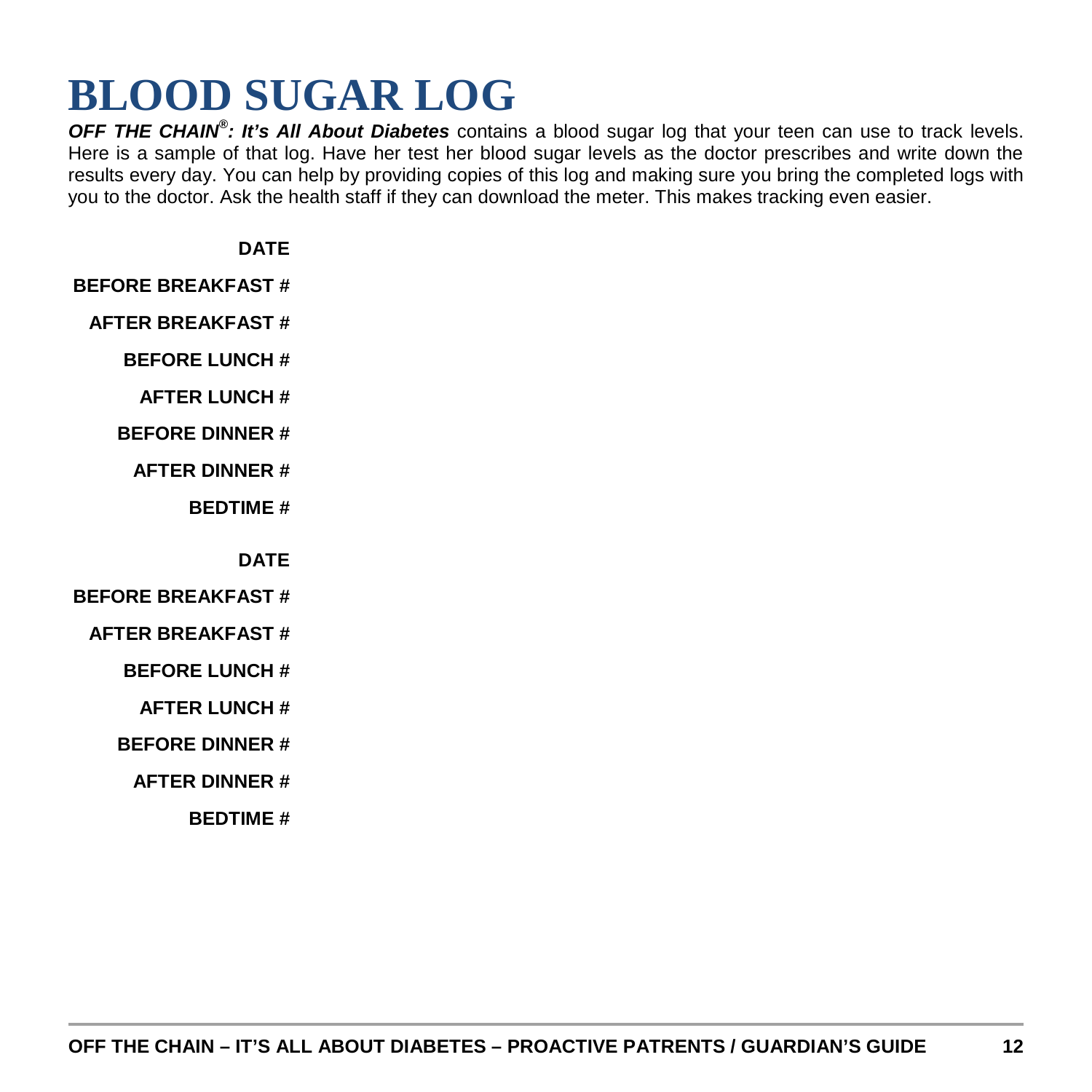#### **DATE**

#### **BEFORE BREAKFAST #**

- **AFTER BREAKFAST #**
	- **BEFORE LUNCH #**
		- **AFTER LUNCH #**
	- **BEFORE DINNER #**
		- **AFTER DINNER #**
			- **BEDTIME #**

#### **DATE**

#### **BEFORE BREAKFAST #**

- **AFTER BREAKFAST #**
	- **BEFORE LUNCH #**
		- **AFTER LUNCH #**
	- **BEFORE DINNER #**
		- **AFTER DINNER #**
			- **BEDTIME #**
				- **DATE**
- **BEFORE BREAKFAST #**
	- **AFTER BREAKFAST #**
		- **BEFORE LUNCH #**
			- **AFTER LUNCH #**
		- **BEFORE DINNER #**
			- **AFTER DINNER #**
				- **BEDTIME #**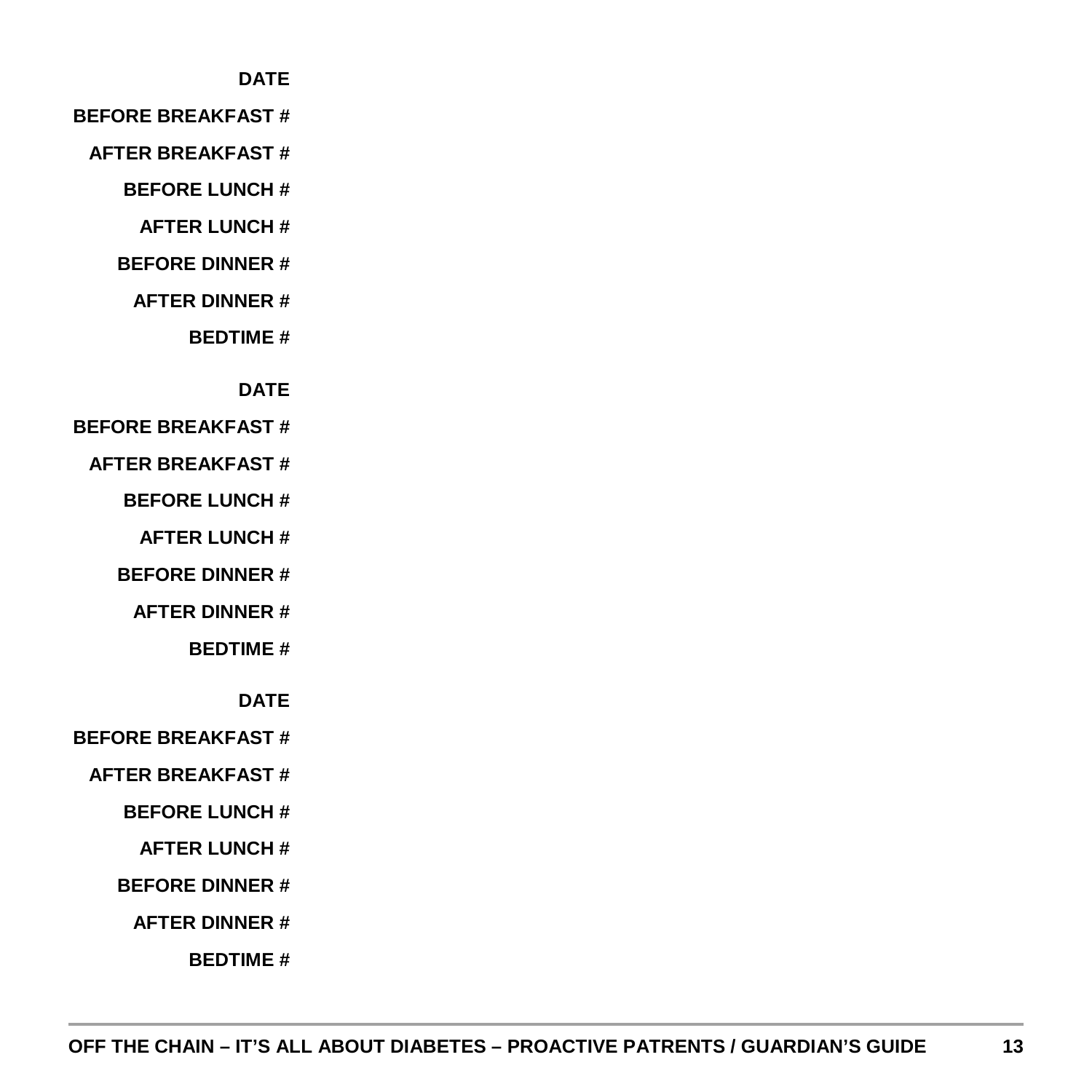#### **DATE**

#### **BEFORE BREAKFAST #**

- **AFTER BREAKFAST #**
	- **BEFORE LUNCH #**
		- **AFTER LUNCH #**
	- **BEFORE DINNER #**
		- **AFTER DINNER #**
			- **BEDTIME #**

#### **DATE**

#### **BEFORE BREAKFAST #**

- **AFTER BREAKFAST #**
	- **BEFORE LUNCH #**
		- **AFTER LUNCH #**
	- **BEFORE DINNER #**
		- **AFTER DINNER #**
			- **BEDTIME #**
				- **DATE**
- **BEFORE BREAKFAST #**
	- **AFTER BREAKFAST #**
		- **BEFORE LUNCH #**
			- **AFTER LUNCH #**
		- **BEFORE DINNER #**
			- **AFTER DINNER #**
				- **BEDTIME #**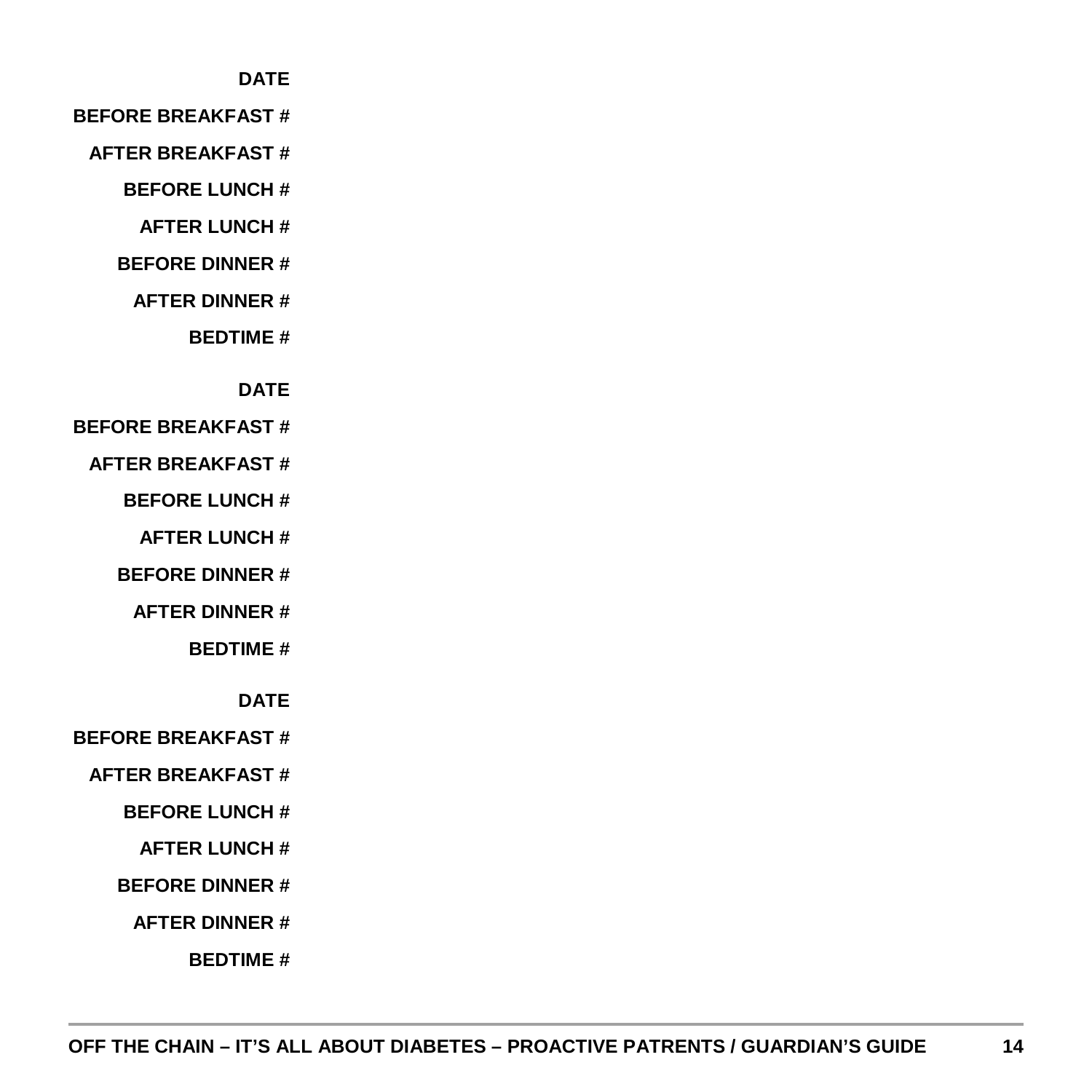#### **DATE**

#### **BEFORE BREAKFAST #**

- **AFTER BREAKFAST #**
	- **BEFORE LUNCH #**
		- **AFTER LUNCH #**
	- **BEFORE DINNER #**
		- **AFTER DINNER #**
			- **BEDTIME #**

#### **DATE**

#### **BEFORE BREAKFAST #**

- **AFTER BREAKFAST #**
	- **BEFORE LUNCH #**
		- **AFTER LUNCH #**
	- **BEFORE DINNER #**
		- **AFTER DINNER #**
			- **BEDTIME #**
				- **DATE**
- **BEFORE BREAKFAST #**
	- **AFTER BREAKFAST #**
		- **BEFORE LUNCH #**
			- **AFTER LUNCH #**
		- **BEFORE DINNER #**
			- **AFTER DINNER #**
				- **BEDTIME #**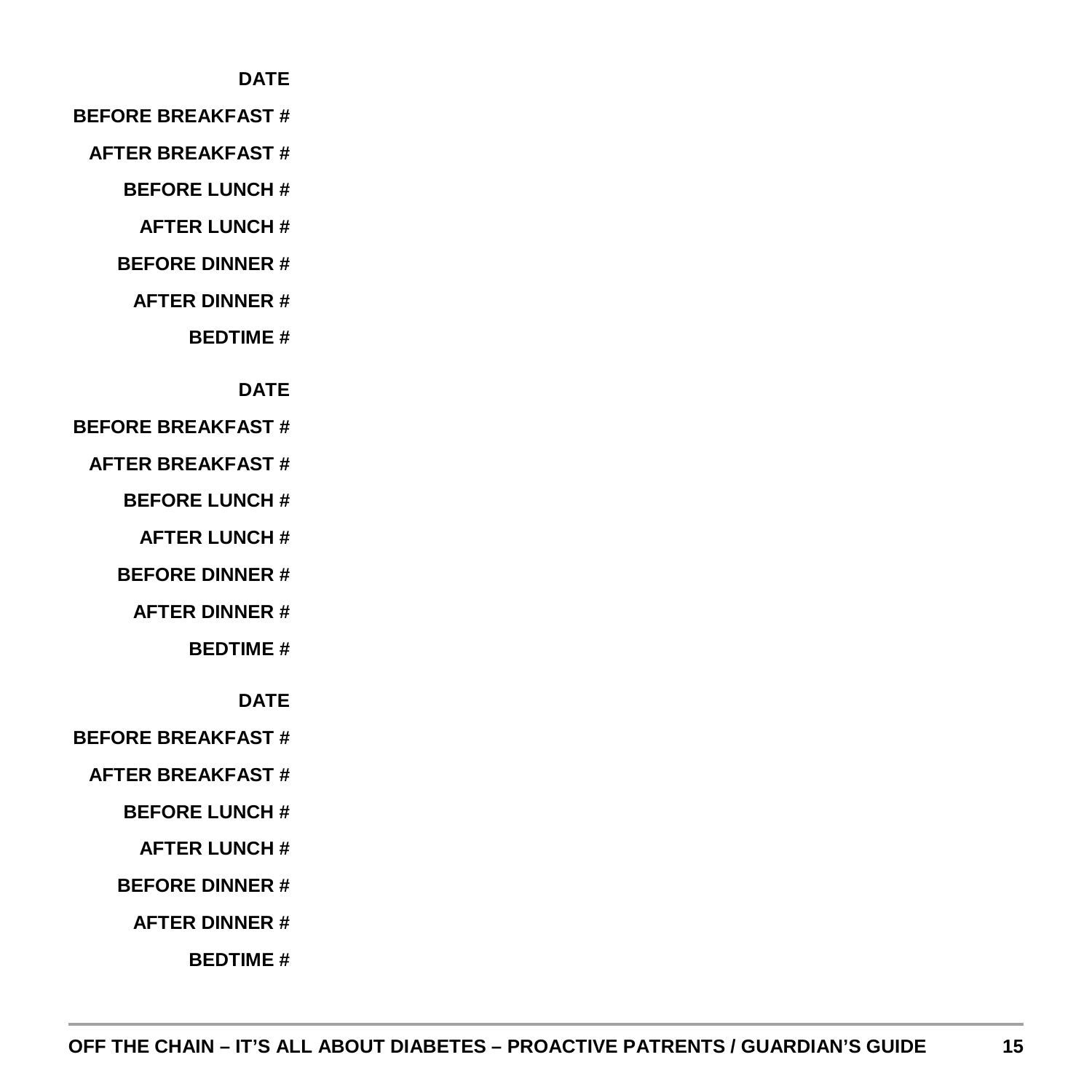The American Diabetes Association® provides a printable version of this blood glucose log. They came up with this chart and these target levels of blood glucose (milligrams per deciliter) for your teen to use.

| <b>ADA TARGETS FOR</b><br><b>BLOOD GLUCOSE</b>    | <b>MY USUAL RESULTS</b> | <b>MY TARGETS</b> |
|---------------------------------------------------|-------------------------|-------------------|
| Before meals: 70 to 130 mg/dl                     | to                      | to                |
| 2 hours after start of a meal:<br>below 180 mg/dl | <b>Below</b>            | <b>Below</b>      |

### **DO THIS!**

Order a medical alert ID bracelet, necklace or anklet for your teen. These contain a person's important information. Diabetes IDs are often worn to alert rescuers, first-aid staff and medical pros of the right action to take during an emergency.

## **COLD HARD FACTS # 4**

Diabetes is the leading cause of kidney failure.

### **CHECK IT OUT!**

#### **The American Diabetes Association®**

[http://www.Diabetes.org](http://www.diabetes.org/)

**American Medical ID: Medical IDs and Diabetes:** <http://www.americanmedical-id.com/extras/diabetesbuildpage.php>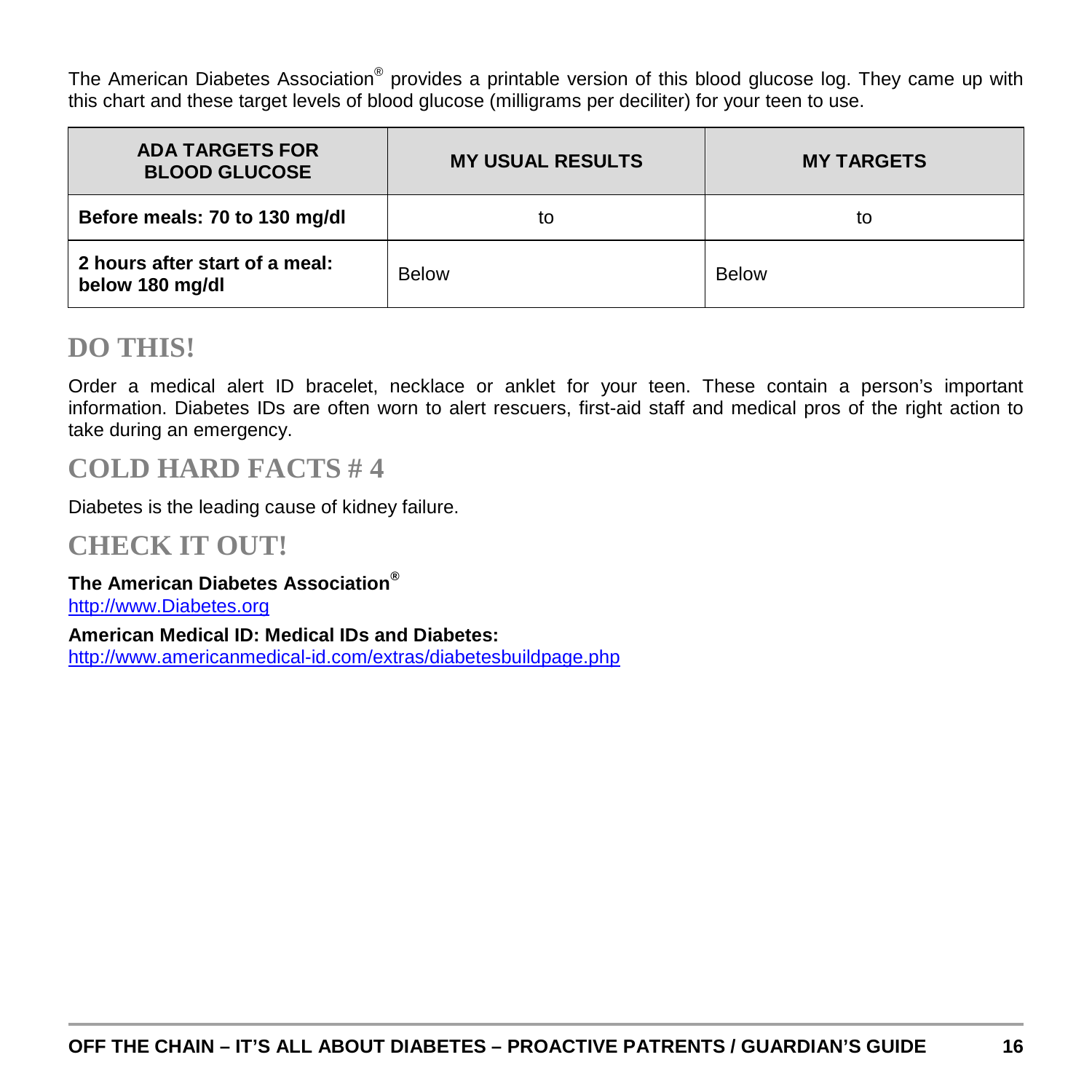# <span id="page-16-0"></span>**OTHER TESTS**

There are other tests that will help your teen keep his or her condition in check.

## **THE A1C TEST**

This test shows blood sugar levels for the last three or four months. Where daily blood sugar testing only shows levels at that given time, the A1C test gives an overall view of blood sugar levels over an extended period. The goal for most teens with diabetes:

- Type  $1 = A1C$  below  $7.5%$
- Type  $2 = A1C$  below  $7\%$

## **DO THIS!**

Encourage your teen to have his or her doctor regularly do the A1C test and track the results.

## **THE BLOOD PRESSURE CHECK**

A blood pressure check measures the force of blood against artery walls. High blood pressure makes the heart work too hard. That can harm the heart, kidneys, eyes and blood vessels. It can cause heart attack, stroke, kidney disease and blindness. Teens with diabetes should keep their blood pressure at 130/80 mmHg or less. This is said as "130 over 80."

## **DO THIS!**

Make sure your teen knows that there are ways to combat high blood pressure. Regular exercise and eating less salt helps many people with diabetes keep their blood pressure below 130/80. There are medicines that can help to lower it, if your teen's doctor recommends.

## **THE CHOLESTEROL TEST**

Your teen's doctor can do a simple blood test to find out the levels of certain fats in the blood. This is a cholesterol test. It measures…

- LDL cholesterol: A type of fat found in the blood. Sometimes called "bad" cholesterol. It can build up in artery walls and clog arteries that carry blood through the body. Think of it as "L" means "lousy."
- HDL cholesterol: Known as "good" cholesterol, it keeps the arteries from getting clogged. Think of it as "H" means "helper."
- Triglycerides: Another type of fat found in blood. They too can clog arteries.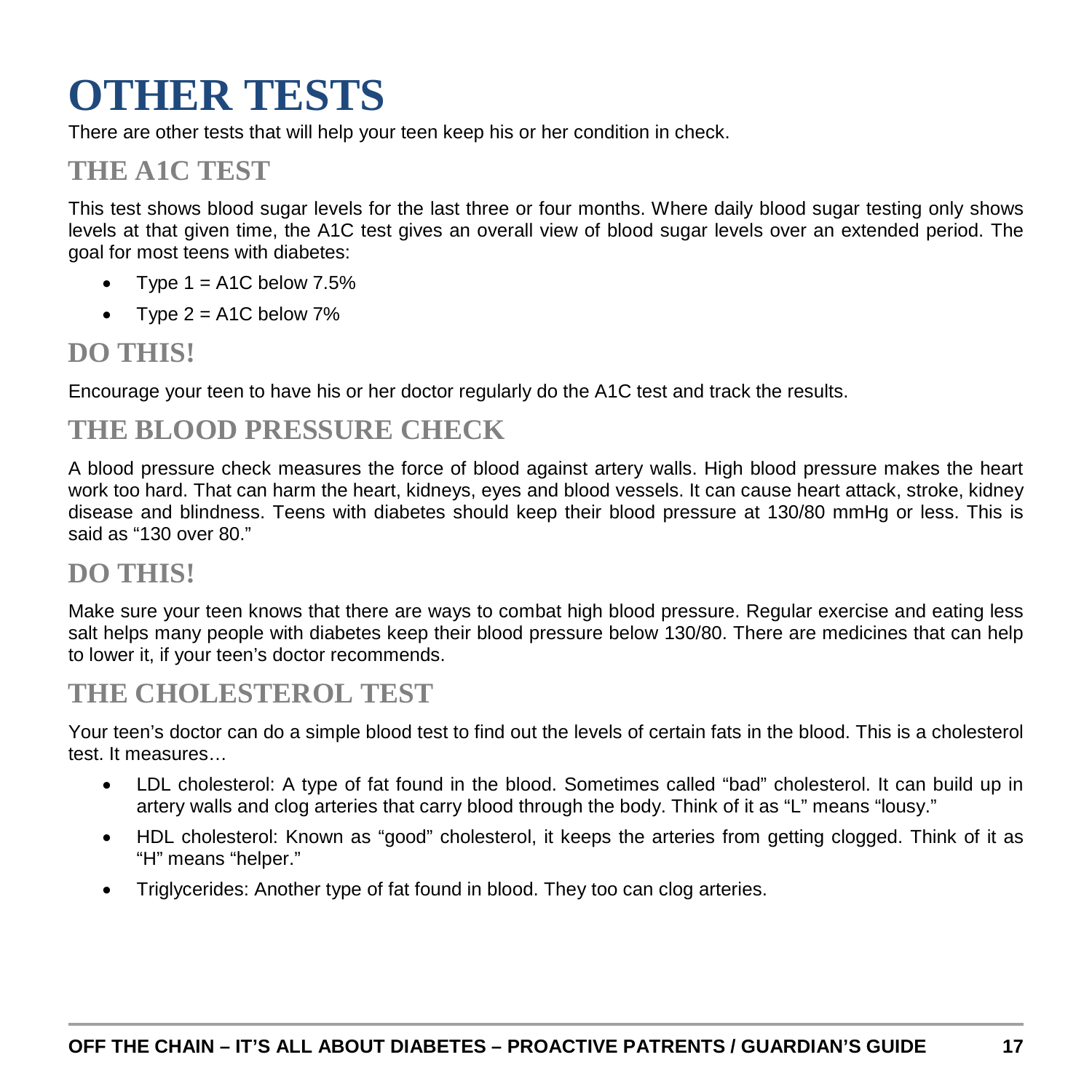High cholesterol can clog arteries and lead to serious health problems like heart disease and heart attack, kidney failure, blindness and stroke.

**LDL cholesterol** should be **below 100.**

**HDL cholesterol** should be **above 35.**

**Triglycerides** should be **below 150.**

**Total blood cholesterol** should be **below 170.**

## **DO THIS!**

Have your teen write down his or her cholesterol test numbers and keep track of them.

## **OTHER TESTS**

Tests, shots and exams are a necessary part of your teen's treatment. Make these a regular part of your teen's treatment plan.

- Dental exam
- Eye exam
- Foot check
- Urine and blood tests
- Flu vaccine
- Pneumonia shot

## **CHECK IT OUT!**

**National Diabetes Education Program: Know Your Diabetes ABCS:**

<http://www.ndep.nih.gov/i-have-diabetes/KnowYourABCs.aspx>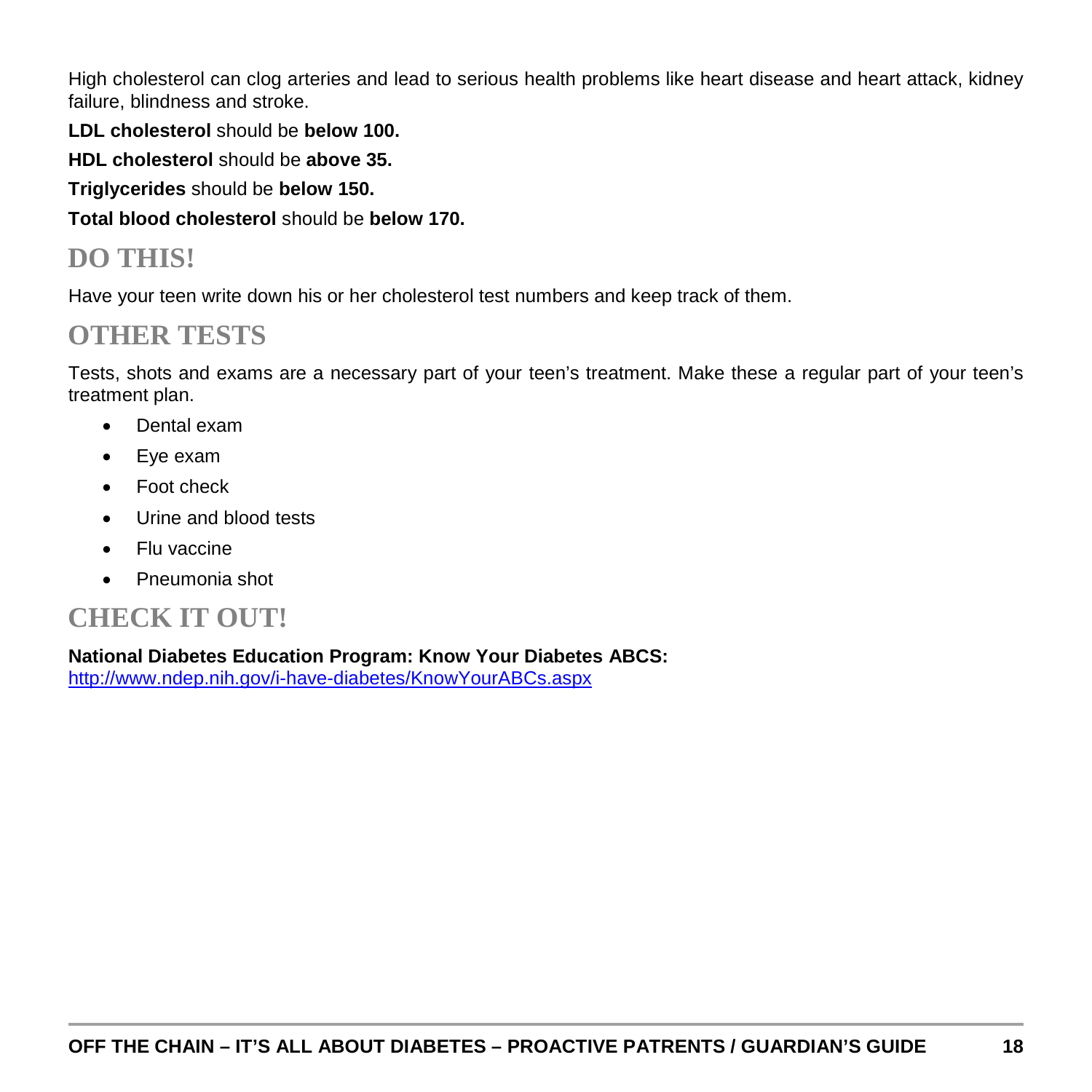# <span id="page-18-0"></span>**THE UPS AND DOWNS OF BLOOD SUGAR**

It's important to know and understand the symptoms of high and low blood sugar for both your teen and your family. Recognizing these symptoms can help you figure out what course of action to take in an emergency.

## **HIGH BLOOD SUGAR**

#### High blood sugar is known as **hyperglycemia.**

This can be caused by a lack of insulin, eating more than planned, stress from an illness like the cold or flu, stress from family or school conflicts, or from a surge of hormones the body makes in the early morning before dawn.

#### **SYMPTOMS**

- Need for frequent urination
- Drowsiness
- Nausea
- Extreme hunger and/or thirst
- Blurred vision

## **HIGH BLOOD SUGAR – WHAT TO DO**

If your teen's blood sugar is high a lot of the time, or if he or she has the symptoms of high blood sugar, call the doctor. The doctor may need to change the diabetes medicines or meal plan.

## **CALL THE DOCTOR RIGHT AWAY IF YOUR TEEN…**

- HAS A BLOOD GLUCOSE LEVEL ABOVE 240 FOR LONGER THAN A DAY
- FEELS SLEEPIER THAN NORMAL
- HAS TROUBLE BREATHING
- CAN'T THINK CI FARI Y
- THROWS UP MORE THAN ONCE
- HAS HAD DIARRHEA FOR MORE THAN SIX HOURS

## **LOW BLOOD SUGAR**

Low blood sugar is known as **hypoglycemia.**

This can happen when a person with diabetes hasn't eaten enough food, or has too much insulin in his or her system. Too much exercise can also lead to low blood sugar levels.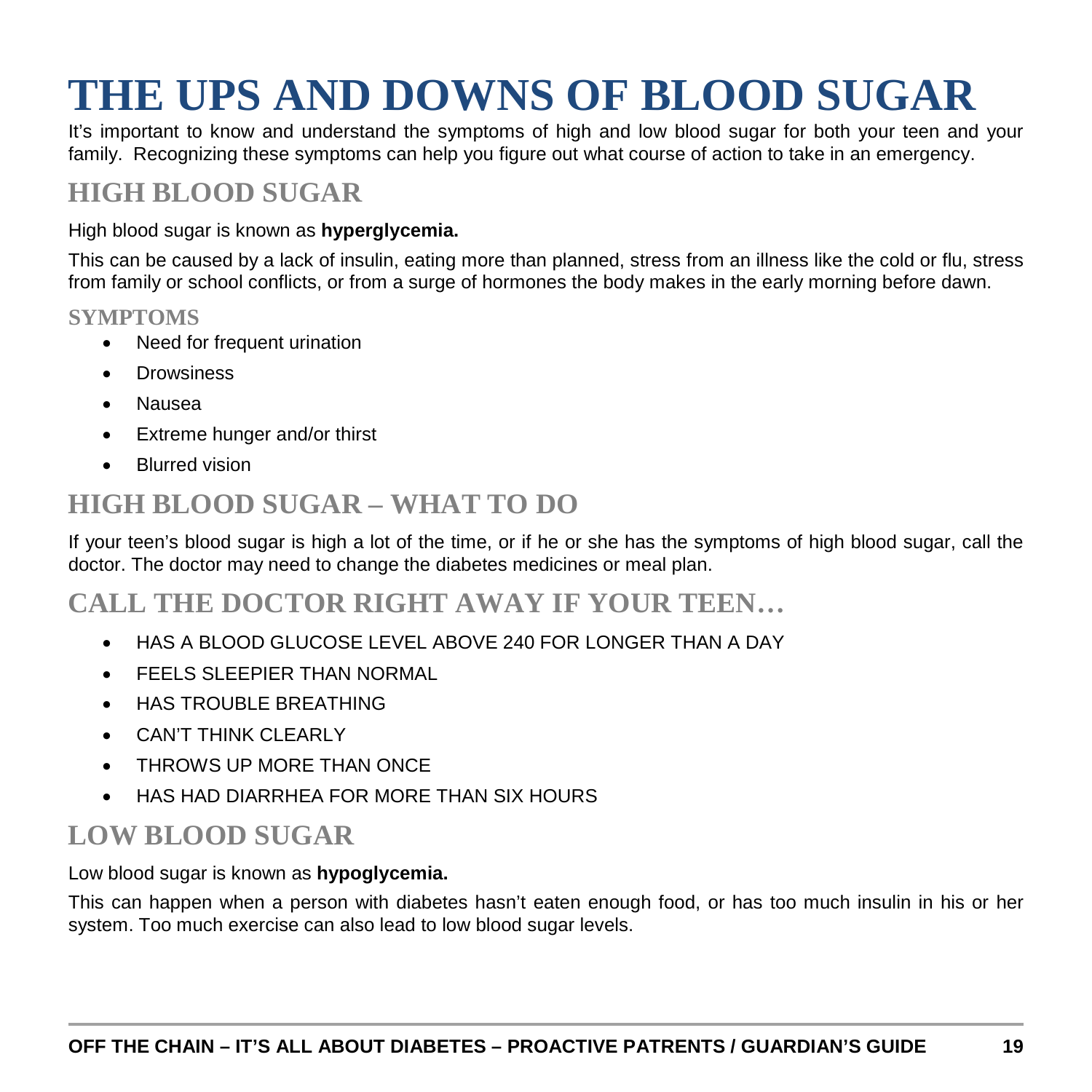### **SYMPTOMS:**

- Shaking
- Fast heartbeat
- Sweating
- Anxiety
- Dizziness
- Extreme hunger
- Weakness and tiredness
- Irritability

## **LOW BLOOD SUGAR – WHAT TO DO**

If your teen's blood sugar is less than 70 mg/dl, have him or her drink or eat one of these:

- 3 or 4 glucose tablets
- A serving of glucose gel (the amount equal to 15 grams of carbs)
- $\bullet$   $\frac{1}{2}$  cup (4 ounces) of any fruit juice
- ½ cup (4 ounces) of a regular (not diet) soft drink
- 1 cup (8 ounces) of milk
- 5 or 6 pieces of hard candy
- 1 tablespoon of sugar or honey

## **CHECK IT OUT!**

### **TeensHealth: When Blood Sugar is Too High:**

[http://www.kidshealth.org/teen/diabetes\\_center/basics/high\\_blood\\_sugar.html](http://www.kidshealth.org/teen/diabetes_center/basics/high_blood_sugar.html)

**Teen'sHeath: When Blood Sugar is Too Low:**

[http://www.kidshealth.org/teen/diabetes\\_center/treatment/blood\\_sugar\\_low.html](http://www.kidshealth.org/teen/diabetes_center/treatment/blood_sugar_low.html)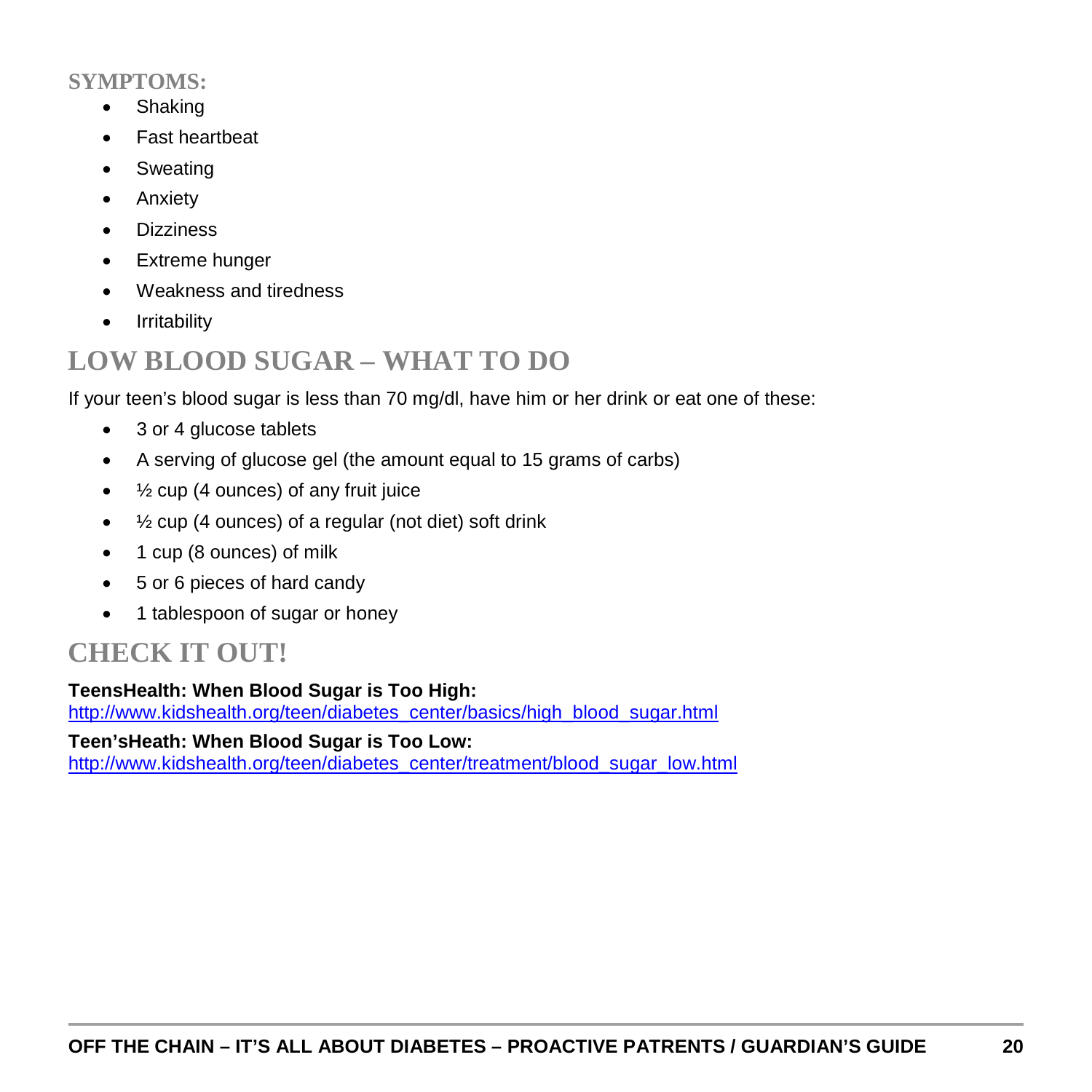# <span id="page-20-0"></span>**THE INJECTION CONNECTION**

## **INSULIN TO THE RESCUE**

Because people with diabetes suffer from a condition of not enough insulin produced in the pancreas, sometimes it's important to take insulin injections. Getting insulin shots doesn't have to and shouldn't hurt. Your teen can learn good injection methods from the doctor and it will be just about painless.

You can help your teen learn the right way to do it:

- 1. Choose and clean the injection area
- 2. Firmly—but not too tightly—pinch an area two to three inches wide
- 3. Insert the needle at a 90-degree angle while still pinching the skin
- 4. Keep the needle in while relaxing the pinch
- 5. Slowly count to five
- 6. Remove the needle
- 7. Don't rub the area after the injection

Some people like to use injection pens instead of syringes. These consist of an insulin cartridge and a dial to measure the dose. Pen needles deliver the dose and are then thrown away.

## **COLD HARD FACTS #5**

In the year 2025, the number of adults with diabetes in the world is expected to be 300 million.

## **CHECK IT OUT!**

#### **Drugs.com: Giving an Insulin Injection:**

<http://www.drugs.com/cg/giving-an-insulin-injection.html>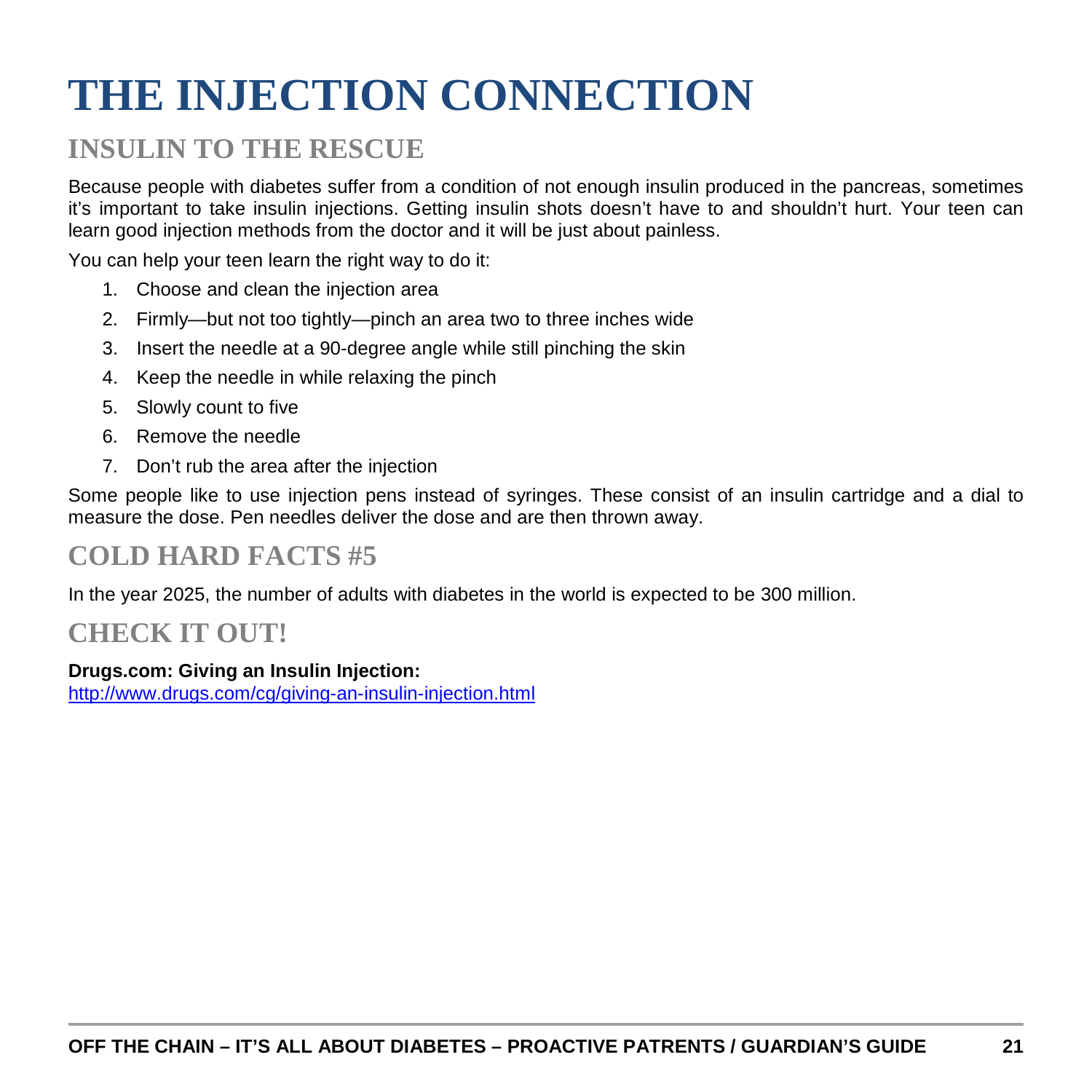# <span id="page-21-0"></span>**GOOD FOOD FOR GOOD HEALTH**

## **EATING HEALTHY**

This is a big one. A healthy meal plan is essential to managing diabetes. If your teen makes poor food choices and has an unhealthy diet, caring for his or her diabetes is going to be more of a challenge.

Smart food choices can help your teen…

- Feel better
- Lose weight, if needed
- Control blood sugar, blood pressure and cholesterol
- Lower risk of heart disease, stroke and other health problems

There is a lot of good information in *OFF THE CHAIN® : It's All About Diabetes* you and your teen can use to create a healthy meal plan. Here are a few brief tips:

- Work with your teen's healthcare team to create a healthy meal plan that works best for him or her.
- Eating a good mix of carbs, protein and fat every day helps keep blood glucose at an even level.
- Eating too many carbs at once can cause blood sugar to spike. Eat the right amount at snack times and meals, and choose carbs high in fiber.
- Protein helps build strong bones and muscles, and makes you feel less hungry. Good sources of protein are white-meat chicken and turkey, fish, low-fat cheese, eggs, natural peanut butter, tofu, lean beef, veal, pork and wild game without the fat.
- Fats are good sources for fuel, but eating too much fat can quickly add unhealthy weight.

## **HEALTHY FOOD GUIDE**

Use this Healthy Food Guide to help your teen construct a meal plan. These portions are fitting for girls 11 to 17 and boys age 11 to 14 who get 30 to 60 minutes of physical activity each day.

### **VEGETABLES**

Choose orange and dark green veggies as much as you can.

Target: 2 1/2 to 3 cups a day. These choices equal 1 cup:

- 1 cup cut up raw or cooked vegetables
- 2 cups leafy salad greens
- 1 cup vegetable juice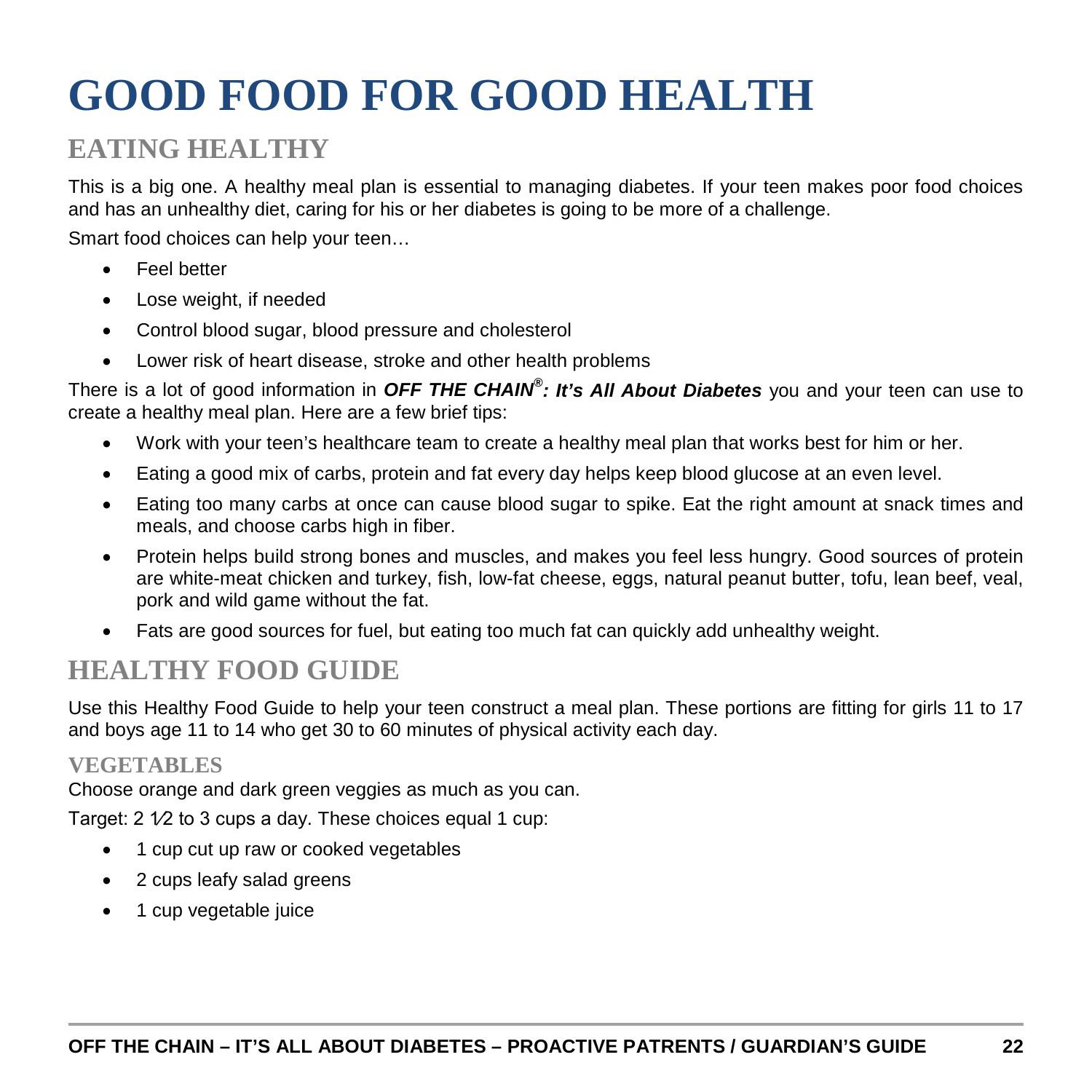### **MILK, YOGURT, CHEESE**

Target: 3 cups a day. These choices equal 1 cup:

- 1 cup nonfat or low-fat milk or yogurt
- 1 1⁄2 ounces cheese

### **FRUITS**

Choose fresh whole fruit whenever you can.

Target: 1 1/2 to 2 cups a day. These choices equal 1 cup:

- 1 cup cut up raw or cooked fruit
- 1 cup fruit juice
- $\bullet$  1⁄2 cup dried fruit

### **BREADS, CEREALS, RICE, PASTA**

Choose whole grain foods for at least 3 of your 6 choices

Target: 6 to 7 ounces a day. These choices equal 1 ounce:

- 1⁄2 cup of cooked cereal
- 1⁄2 cup cooked rice or pasta
- 1 cup ready-to-eat cereal
- 1 slice of whole grain bread
- 1⁄2 small bagel or 1 small muffin

### **MEAT, POULTRY, FISH, DRY BEANS, EGGS, NUTS**

Target: 5 to 6 ounces a day. These choices equal 1 ounce:

- 1 ounce lean meat, fish or chicken
- $\bullet$  1 egg
- 1 tablespoon peanut butter
- 1⁄2 ounce nuts
- 1/4 cup cooked dry peas or beans such as kidney, white, split or blackeye
- 1⁄4 cup tofu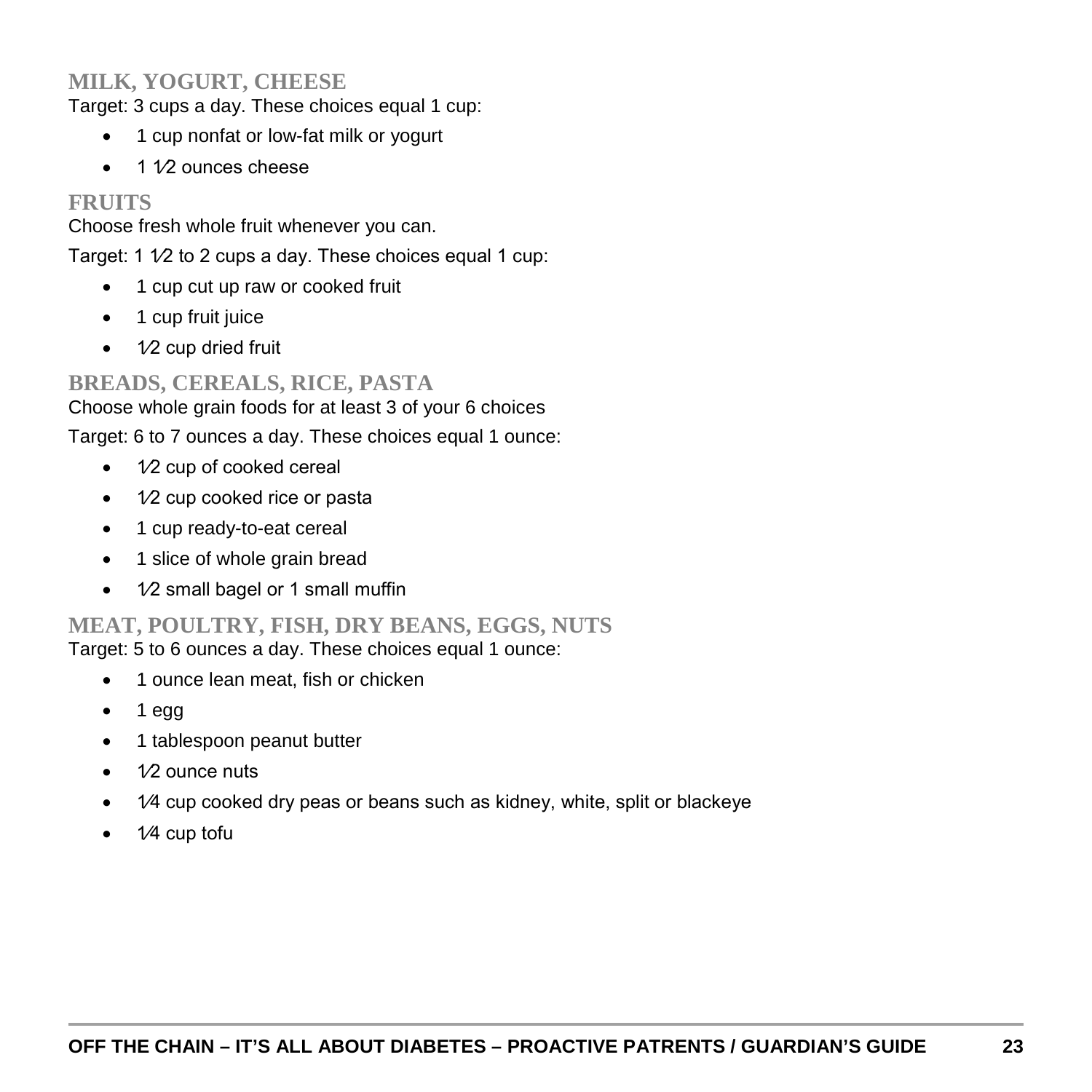### **HEART-HEALTHY FATS**

You get most of the fat you need from other foods you eat. Choose only a few extra servings of these each day. One serving is equal to:

- 1 teaspoon vegetable, olive or canola oil
- 1 teaspoon tub margarine
- 5 large olives or 1⁄8 avocado
- 1 tablespoon low-fat mayonnaise
- 2 tablespoons low-fat salad dressing

#### **REGULAR SODA, CANDY, COOKIES, DESSERTS** Target: Only a very small amount and not every day.

## **CHECK IT OUT!**

#### **American Diabetes Association® : Making Healthy Food Choices:**

<http://www.diabetes.org/food-and-fitness/food/what-can-i-eat/making-healthy-food-choices>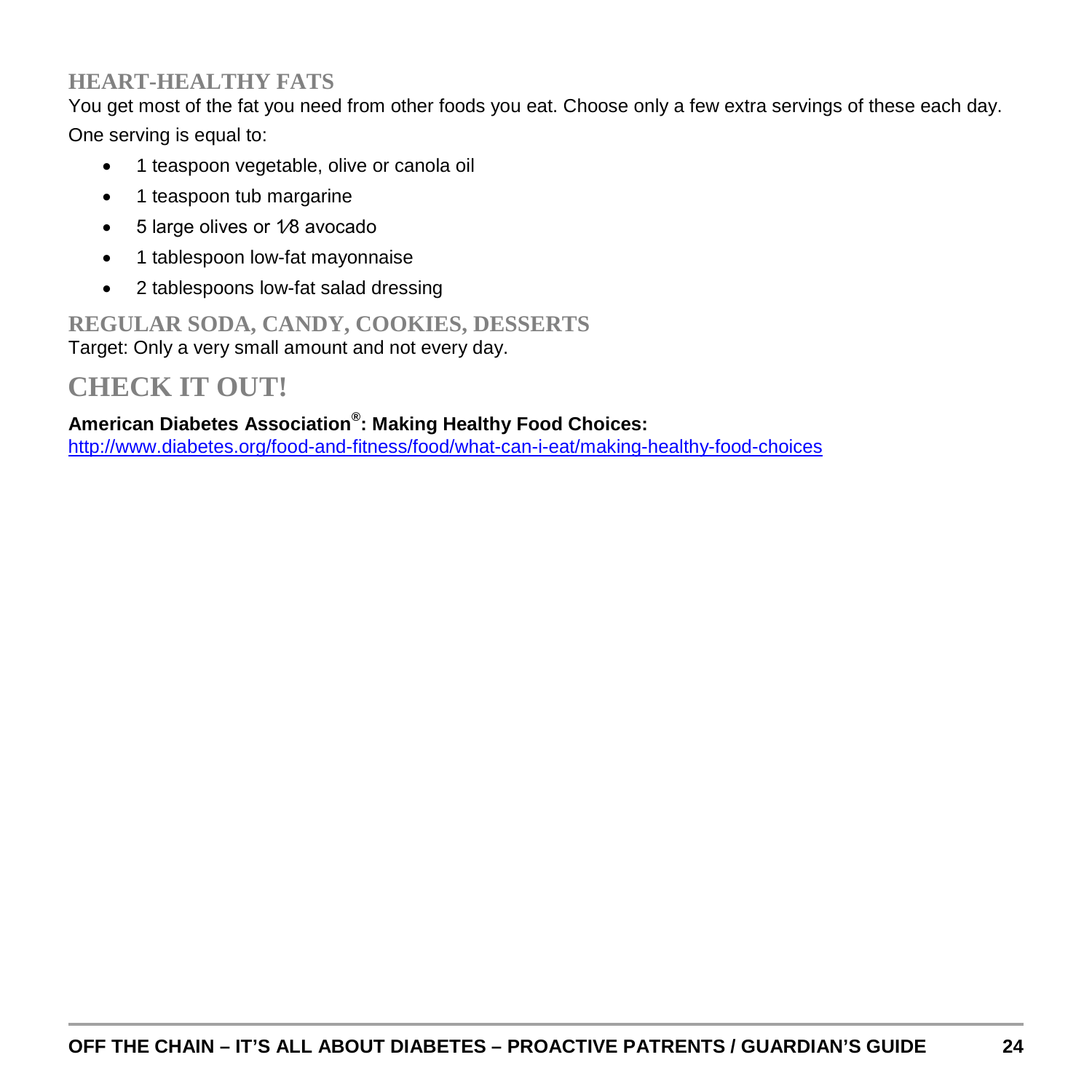# <span id="page-24-0"></span>**GET 'EM MOVING: DIABETES AND EXERCISE**

## **GET MOVING**

Everyone needs physical activity to function and stay fit. For people with diabetes, it's an absolute must. Make sure your teen knows how important this component of diabetes management is.

Being active will help your teen:

- Lose weight
- Have more energy
- Relax
- Sleep better
- Lower blood glucose
- Make their insulin work better
- Be more alert
- Build stronger bones and muscles
- Feel better

## **NOT SO FAST, CAPTAIN FITNESS!**

There are a few things to make sure your teen does before rushing out the door to run his or her first marathon.

- 1. Talk to the doctor to help figure out which physical activities would be best suited for your teen.
- 2. Have your teen monitor blood glucose before the start of an activity. Do it again afterwards.
- 3. Make sure your teen is wearing his or her medical ID bracelet.
- 4. If he or she takes insulin, make sure blood glucose levels don't go too low after the activity.
- 5. In case of low blood sugar, make sure your son or daughter has fruit juice, glucose tablets or a light snack after the activity.

## **DO THIS!**

Create an exercise log for your teen to use and make sure he or she records all daily exercise activity.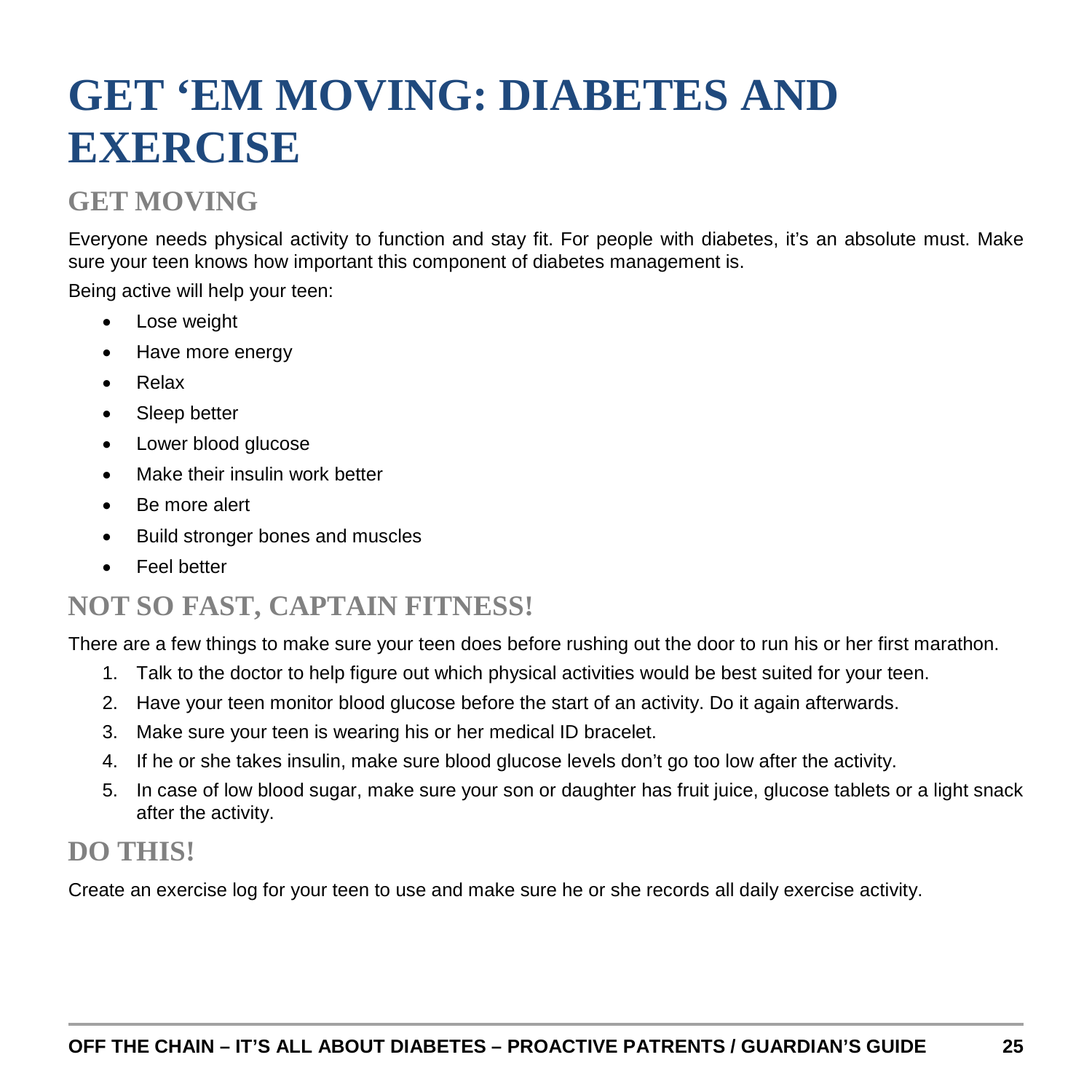## **HOW ACTIVE?**

If your teen is not used to physical activity, have him or her start out with just a few minutes each day. It may be tough at first, but gradually she should work up to at least 60 minutes every day. A pedometer can count steps. Have her keep track of laps or reps on a chart and clipboard. Make it fun and make her keep moving.

## **BODIES IN MOTION**

Exercise doesn't have to mean running five miles or spending a couple of hours in a gym. Let your teen know that these activities can be just as effective:

- Walking
- Hiking
- Skateboarding
- Rollerblading
- Ice skating
- Dancing
- Basketball
- Baseball
- **Softball**
- Golf
- Tennis
- Volleyball
- Bowling
- Martial arts
- Swimming
- Biking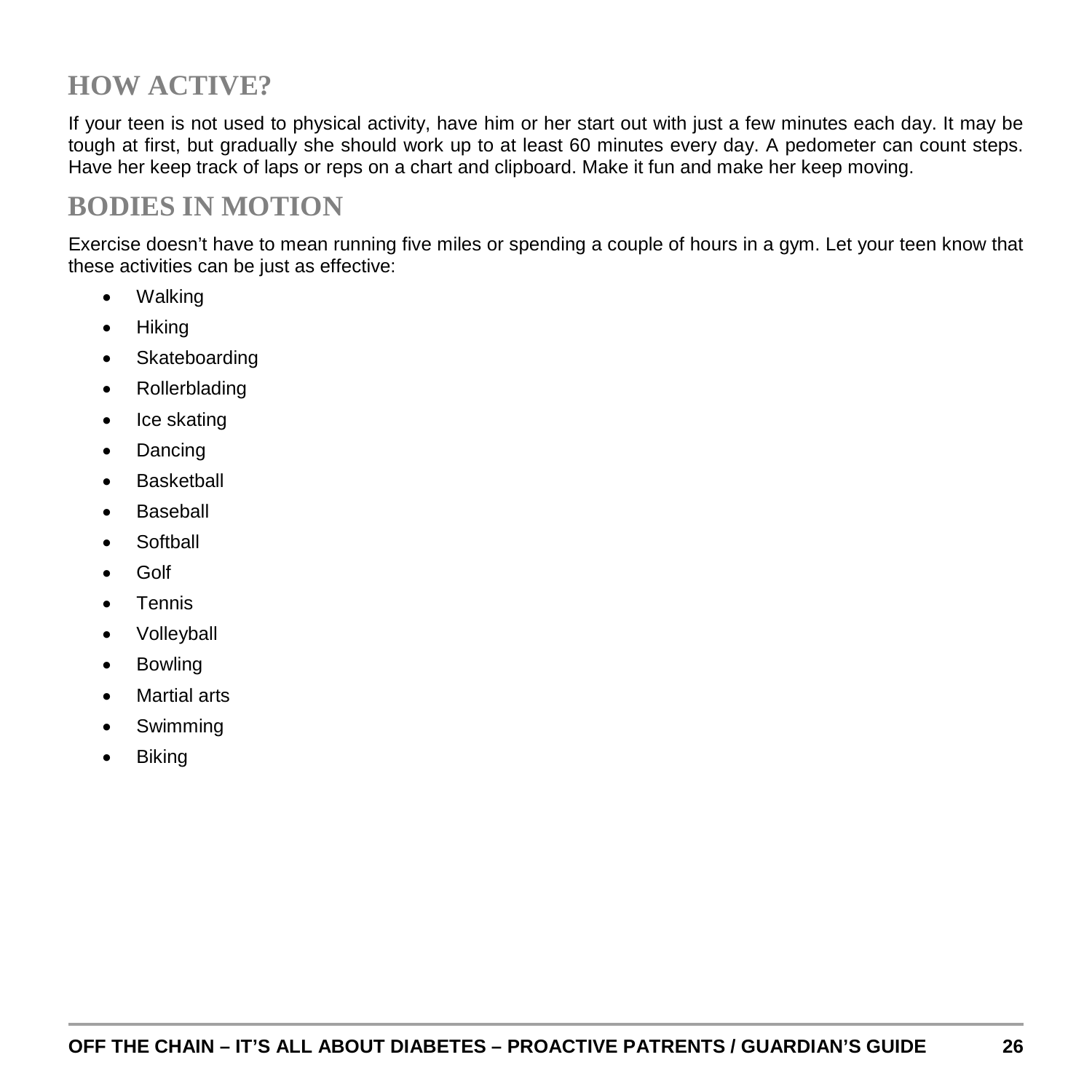## **TIPS FOR THE LESS ACTIVE**

If your teen is less active or easily winded, have him or her try these ideas to spark movement:

- Do sit-ups, push-ups, lift weights or jump rope while watching TV
- Jog around the block
- Walk quickly around the mall a few times
- Do yard work or other chores
- Take the stairs instead of the elevator
- Walk the dog
- Ride a bike instead of getting a car ride

## **CHECK IT OUT!**

#### **TeensHealth: Sports, Exercise and Diabetes:**

http://www.kidshealth.org/teen/diabetes\_center/treatment/sports\_diabetes.html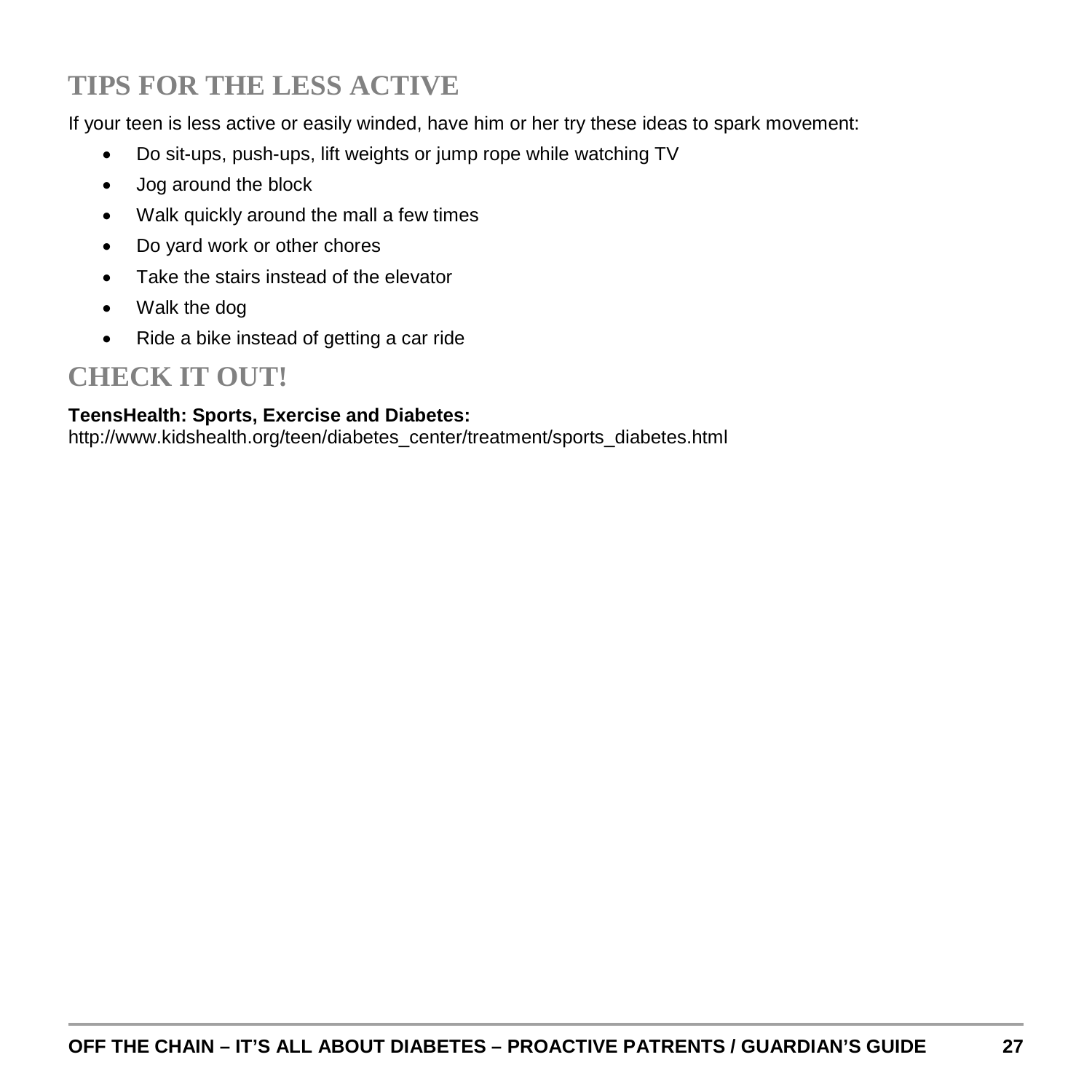# <span id="page-27-0"></span>**DANGER X 3: DIABETES AND SMOKING, DRINKING AND DRUGS**

## **AS IF DIABETES WEREN'T ENOUGH!**

If your teen smokes, drinks alcohol or does drugs, or if you suspect him or her of these habits, it's time to go into superhero mode and save the day, as well as your teen's health! People with diabetes face far more dangers from smoking, drinking or doing drugs than those who don't have the disease.

Here's a breakdown of what these high-risk habits do when combined with diabetes:

## **THE EFFECTS OF ALCOHOL**

- Lower blood glucose
- Higher blood glucose
- Stimulated appetite that can lead to overeating
- Interfering with oral diabetes meds or insulin
- Increased blood pressure
- Faster heart rate
- Nausea
- Slurred speech

If not used to the effects of alcohol, a teen may be unable to recognize the symptoms of low or high blood sugar.

## **THE EFFECTS OF SMOKING**

- Heart disease
- Lung cancer
- Other cancers
- Kidney damage
- **Blindness**
- Nerve damage

The nicotine in cigarettes is largely to blame for these risks.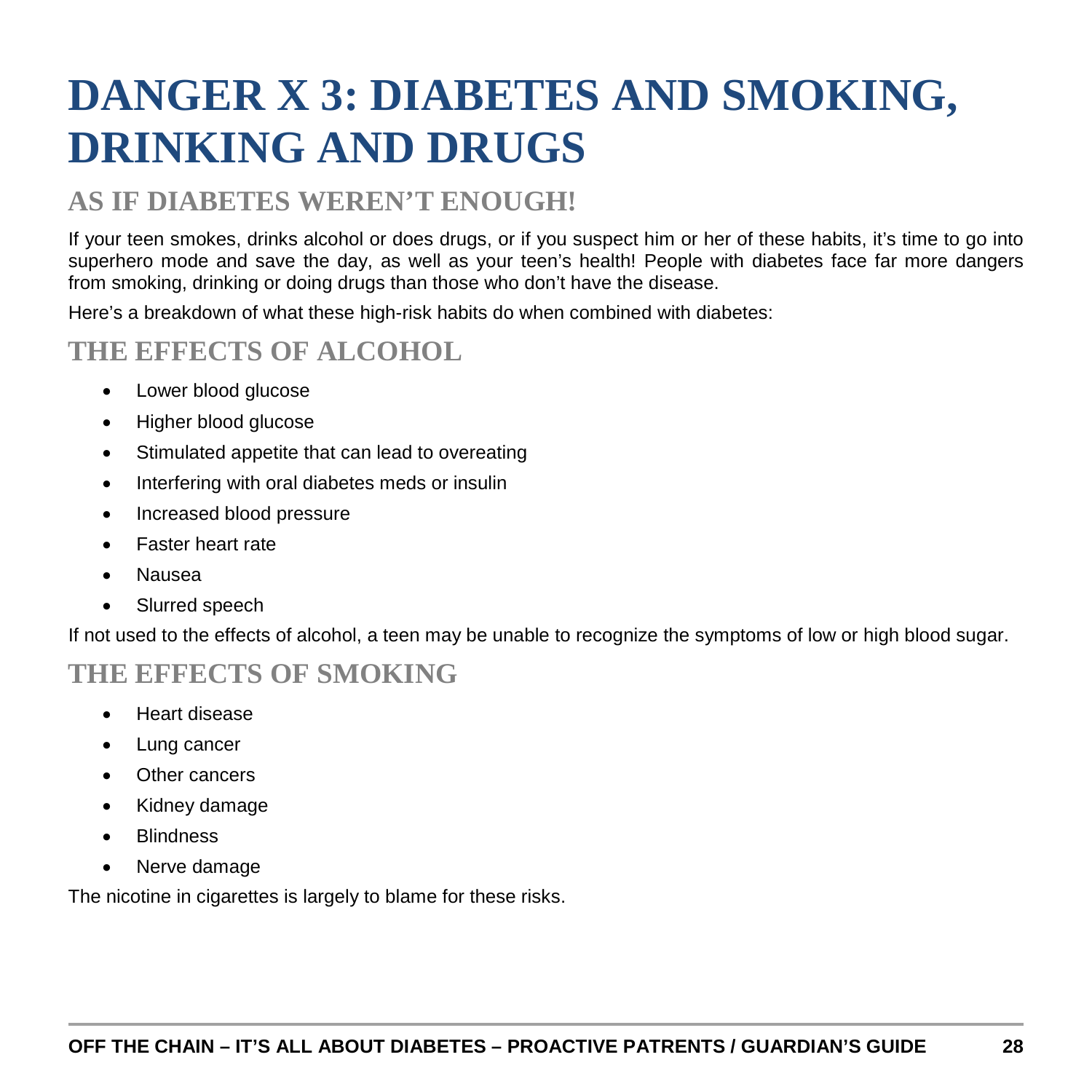## **COLD, HARD FACTS # 6**

Smoking can cause type 2 diabetes to develop. For women smokers, body fat and fluctuating weight can make the disease more likely. Once diagnosed, it can be tougher to manage.

## **THE EFFECTS OF DRUGS**

- Lower blood glucose
- Higher blood glucose
- Impaired judgment
- Increased appetite
- Altered reality

If your teen has diabetes, it's extra important for you to discuss the dangers of smoking, drinking and doing drugs.

## **DO THIS!**

- Ask your teen's diabetes health team to talk to him or her about the dangers of these substances.
- Talk to your teen about peer pressure and its damaging effects.
- Remind your teen to always wear a medical ID bracelet or necklace.
- Stress that drinking, smoking and doing drugs is illegal for their age group, and that treating their condition could be even tougher if they're incarcerated.
- Always listen closely and let your son or daughter know you're there to help.

## **JUST SAY WHOA!**

Teach your teen these responses when offered alcohol, smokes or drugs:

- "No thanks. I'm cool."
- "Nope. I'll be the designated driver."
- "Sorry. I have diabetes and that stuff can really mess me up."
- "No way, man. I'm trying to keep myself alive as long as possible."
- "Whoa. That stuff and my diabetes don't play nice together."

## **CHECK IT OUT!**

### **American Diabetes Association® : Teens & Parties:**

[http://www.kidshealth.org/teen/diabetes\\_center/treatment/sports\\_diabetes.html](http://www.kidshealth.org/teen/diabetes_center/treatment/sports_diabetes.html)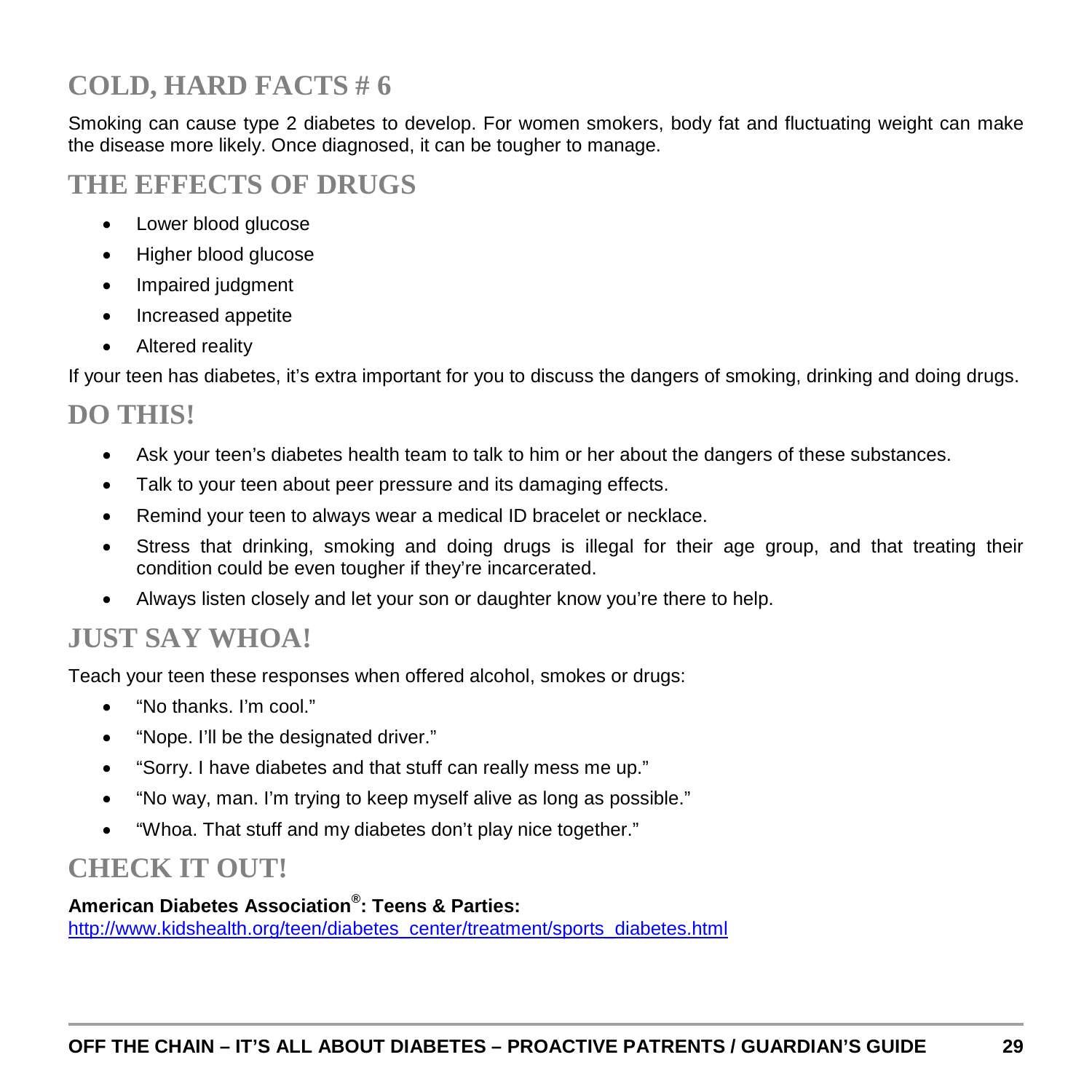# <span id="page-29-0"></span>**THE EMOTIONAL SIDE OF DIABETES**

## **FEELINGS MATTER**

When dealing with all the physical challenges of diabetes, like injections, meal plans and blood sugar levels, it's easy to forget there's an emotional side too. Make sure that your teen knows he or she isn't alone in this. The support and education from you and other loved ones, a professional health team, friends and support groups will help your son or daughter adjust to the emotional stress that the disease can cause.

The key is to have your teen take charge and self-manage the diabetes. Doing so will mean feeling better, fewer health tests and treatments, and being able to participate in more events with everyone else.

## **SIGNS OF DEPRESSION**

Watch for these warning signs in your son or daughter:

- Sleeping a lot
- Not sleeping enough
- Eating a lot
- Eating too little/no appetite
- Feeling sad or mad for long stretches of time

## **DO THIS!**

Let your son or daughter know you're always there to listen, with good advice at the ready and a plan of action for any situation. In your absence, trusted doctors, relatives, teachers and counselors can help guide your teen out of depression and teach him or her how to deal with the emotions.

## **REMEMBER THIS!**

You're a good parent or guardian. Your teen knows this and appreciates it, even if he or she can't always tell you. The bond you share is stronger than anything diabetes can do to try to tear it apart. Be strong. You can make it.

## **CHECK IT OUT!**

#### **WebMD: Diabetes and Emotions**

[http://www.webmd.com/diabetes/diabetes\\_emotions](http://www.webmd.com/diabetes/diabetes_emotions)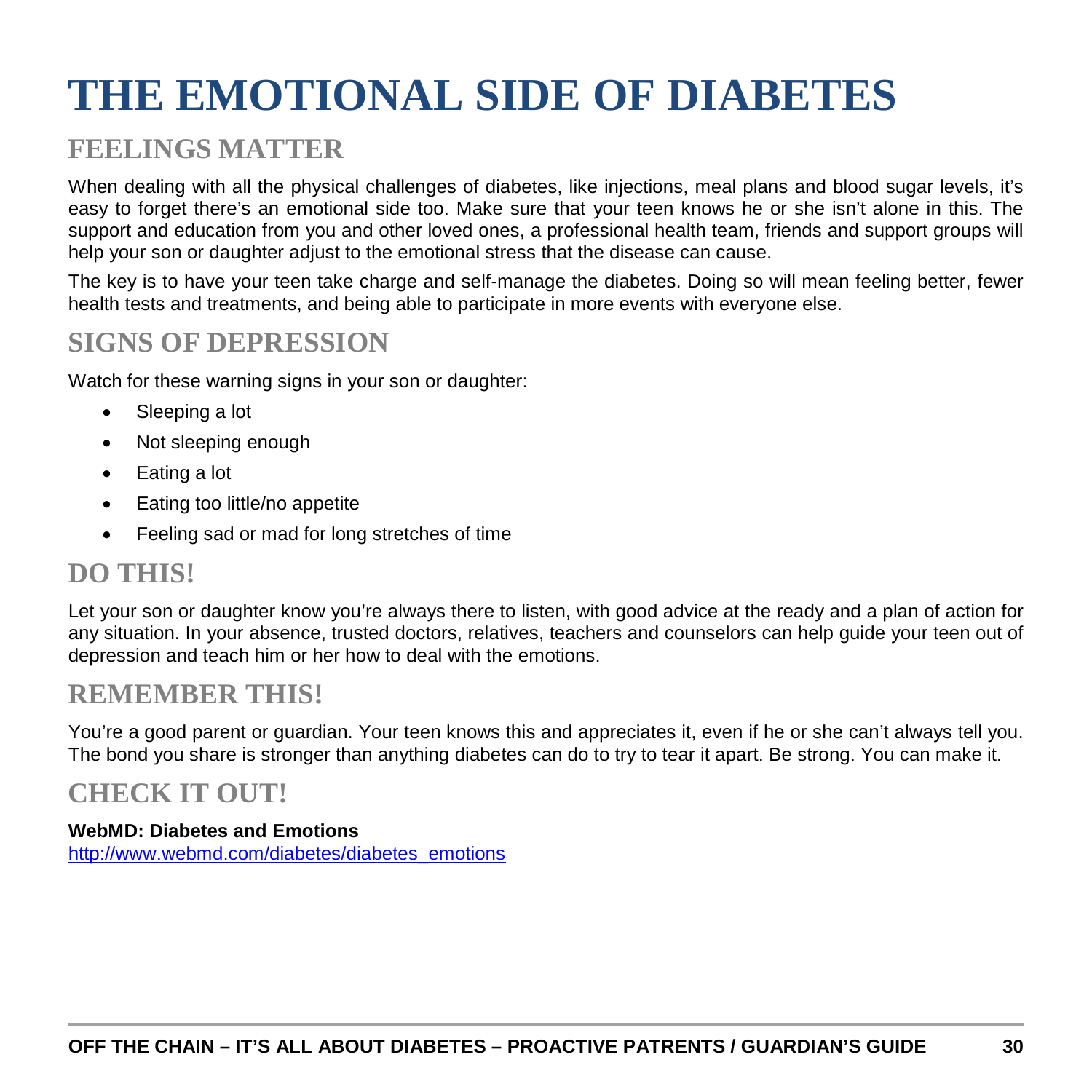## <span id="page-30-0"></span>**RESOURCES**

#### **American Diabetes Association**

[http://www.diabetes.org](http://www.diabetes.org/)

**Academy of Nutrition and Dietetics** [http://www.eatright.org](http://www.eatright.org/)

**CDC: Diabetes Public Health Resource**

<http://www.cdc.gov/diabetes>

**Diabetes Health Hotline** 1-800-342-2383

**National Diabetes Education Program** Activity Tracking Form: <http://www.ndep.nih.gov/resources/ResourceDetail.aspx?ResId=426>

**MedicineNet: Diabetes Supplies: What Medicare Covers** <http://www.medicinenet.com/script/main/art.asp?articlekey=21534>

**USDA** [http://www.ChooseMyPlate.gov](http://www.choosemyplate.gov/)

**President's Council on Fitness, Sports & Nutrition**

[http://www.fitness.gov](http://www.fitness.gov/)

**Smoke Free** [http://www.smokefree.gov](http://www.smokefree.gov/) [http://www.teen.smokefree.gov](http://www.teen.smokefree.gov/)

**PROPS & RESPECT TO:**

**Kaneshia Agnew Dr. Woody Kageler Jennifer Allen Dana Oliver Kathy Sedlet**

© 2014 Centene Corporation. All rights reserved. All materials are exclusively owned by Centene Corporation and are protected by United States and international copyright law. No part of this publication may be reproduced, distributed, displayed, stored in a retrieval system, or transmitted in any form or by any means, electronic, mechanical, photocopying, recording, or otherwise, without the prior written permission of Centene Corporation. You may not alter or remove any trademark, copyright or other notice.